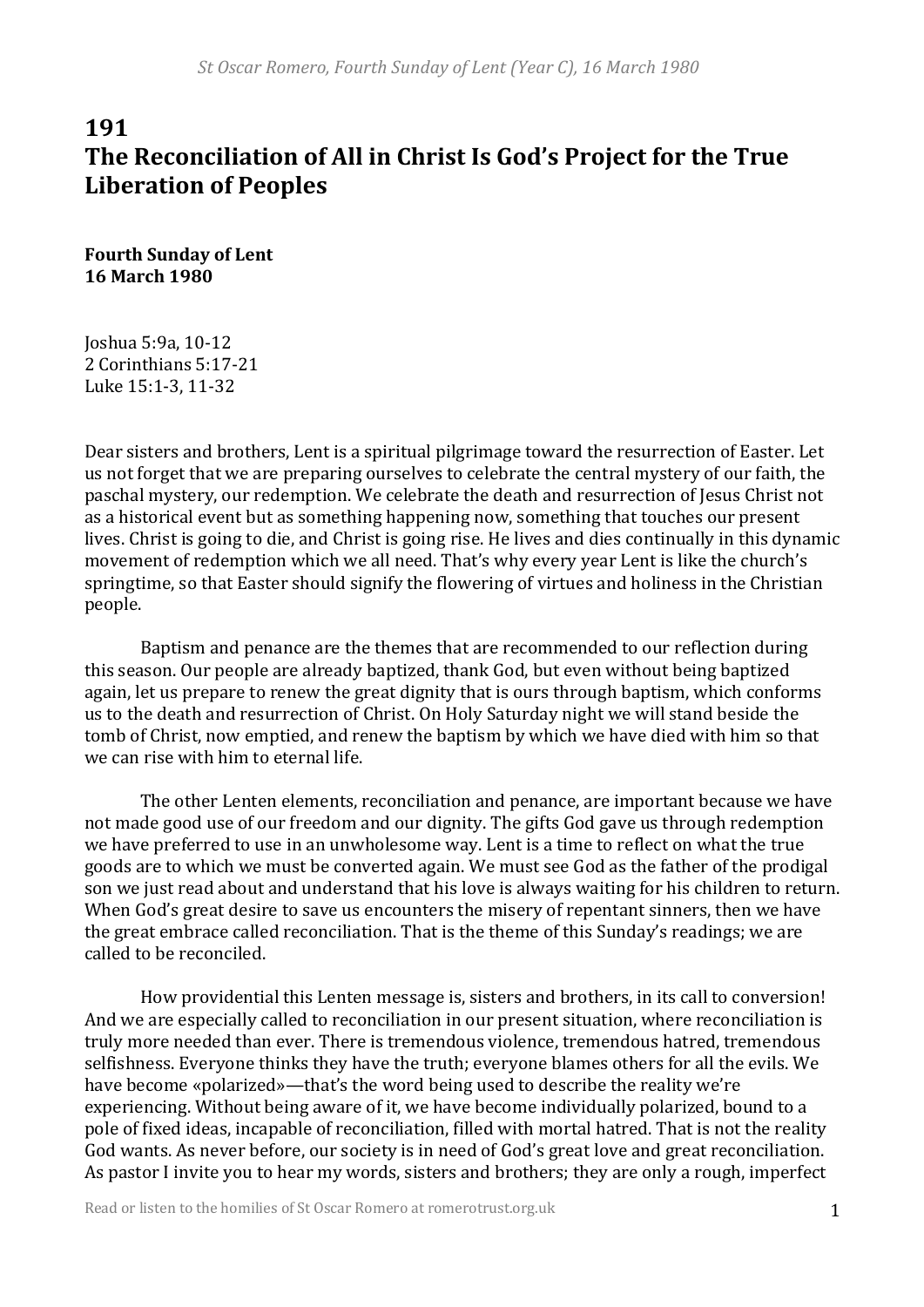echo, but don't mind the instrument. Take heed of what the infinite love of God commands: Be converted! Be reconciled! Love one another! Become a people of the baptized, a family of God's children! 

Some people think that my preaching is political and provokes violence, and they make me out to be the cause of all the evils in the republic, but they forget that the voice of the church is not inventing the evils that exist in the world; it is simply shedding light on them. Light illumines what exists already; it does not create it. The great evils exist, and the word of God seeks to undo those evils. It must point them out and denounce them so that people will return to the right paths.

From today's reading, sisters and brothers, I am going to take the precious theme of reconciliation. The title of my homily this Sunday will be «The Reconciliation of All in Christ Is God's Project for the True Liberation of Peoples». I would ask you to take note that this is the heart of our preaching. If later I offer information about the reality of our church and our nation, that is is not the principal message. They are simply the realities that we will illuminate with this central theme. So I ask you to be aware that the main part of a pastor's preaching is this Gospel message, this catechesis, this Lenten summons, this project that God proposes for the life of our people and of each one of us. I repeat, then, that the nucleus or the theme of the homily is that the reconciliation of all in Christ is the project of true liberation. The three reflections with which I will develop this idea are these: first, the history of Israel as a project of reconciliation; second, the parable of reconciliation in today's gospel; and third, the reconciliation of all in Christ as the church's constant objective in offering her collaboration in this time of crisis. The church can have no other mission than the one Christ brought to the world: reconciling all people in himself.

#### The history of Israel as a project of reconciliation

First, then, the history of Israel is a project of reconciliation. We should keep in mind that the first reading of each Sunday of Lent is a passage from the Old Testament. It recounts the sacred history by which God prepared his people for the promised redemption. If we want to know the meaning of redemption, we must know what is in the Old Testament: the voice of the prophets, the promises of God to the patriarchs, the initiatives God took, the deeds of the people of Israel. We can sum up the whole of the Old Testament in terms of creation, sin, and reconciliation. 

Creation is an act of God, who out of love creates us to be his children and to be happy. He makes us free, in his image and likeness. But human beings did not know how to use their freedom; they broke off relations with God, which is sin. Adam left Paradise to earn his bread through the sweat of his brow, and the woman was sentenced to suffer the pains of childbirth. From that moment on the man and the woman were exiles. They longed to return, but returning was painful. The whole history of Israel is the story of humanity's return to God after breaking away. The whole marvelous book of Exodus tells how the people left slavery in Egypt and journeyed toward the Promised Land; it is a symbol of pilgrimage, of return, of the search for reconciliation. Then came the moment of the fullness of history that Saint Paul told us about today: «God came in Christ to reconcile all people» (2 Cor 5:19a). Blessed are those who find Christ for they have reached the goal of their aspirations: reconciliation. No reconciliation with God is possible except in Christ, who is the trustee of God's love and forgiveness.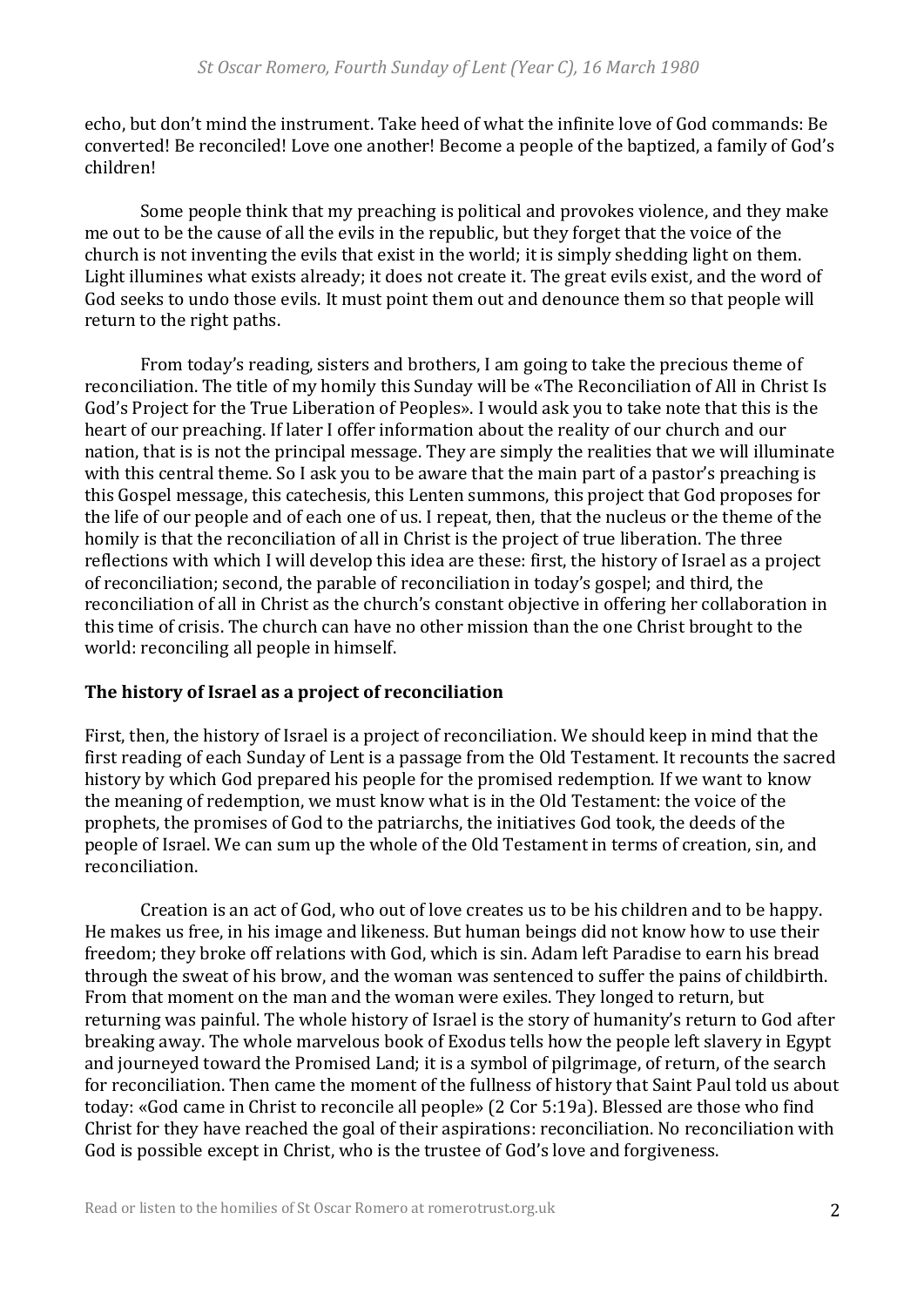Creation, sin, and reconciliation are the context within which we must read all the pages of the Old Testament. All the stages of Israel's history are a long history of infidelity and repentance. This is a history in which God is compared to a husband who has a wife who is unfaithful; despite her sins, he always forgives her out of love and seeks reconciliation.

In the course of this Lent, if you've noticed, we have seen reconciliation exemplified in famous biblical figures. After the sin of Adam, the history of salvation began to take the shape of a people in the nomad named Abraham. When it seemed impossible, God brought a people to birth, and he made them a promise, as we saw two Sundays ago. God passed between the immolated victims in the form of fire, and he swore to Abraham that his promises would be kept forever: through his people all the nations would be blessed, and through them would come the redemption the world was waiting for. During the time of the patriarchs the people had no certainty about the future; they lived believing in the land God had promised them, though they didn't know where it was. They seemed crazy but they weren't crazy; they were people of faith: «God has promised it! He will make it happen!»

When the people became slaves in Egypt, it seemed that the promises had died, but there in Egypt the promise of God took on new life with another famous hero, Moses. He delivered the people from slavery in Egypt and led them through the desert for forty years, with marvelous wonders. The liturgy this Sunday, which is the fourth in Lent, shows us the people entering into the Promised Land. God was fulfilling his promises. This Sunday we celebrate with the Israelites: God had delayed but finally God came. So many centuries had passed, but now they had arrived. After crossing the Jordan River they set up a monument in Gilgal with stones from the river, and they celebrated the first Passover in the Promised Land. Since purification was necessary, they carried out the bloody purification of circumcision: the men were circumcised, as God had asked of Abraham. Then they were ready to celebrate the first Passover with fruits of the earth. There was no longer any need for the miraculous manna, for now the people were to eat from the land God had given them.

There is a wonderful relationship here, brothers and sisters, with our own situation in El Salvador, where the land is being fought over. Let us not forget that the land is closely tied to the blessings and promises of God. Israel now had its own land, as God had promised the patriarchs: «I will give you this whole land». Freed from slavery and led through the desert by Moses and Joshua, the people finally had their land; they therefore celebrated a grand thanksgiving liturgy, the first Passover of Israel. That event summons us to celebrate with equal gratitude, and to adore and acknowledge the God who saves us for he has also rescued us from slavery. The God in whom we place all our hope for liberation is the God of Israel, who on that day received the first celebration of Passover.

I was saying that there is a theological connection between reconciliation and the land, and I want to emphasize this idea, sisters and brothers, because it seems to me very apt. Not having land is a consequence of sin. When Adam left Paradise, he was a man without land as the result of sin. Now Israel, pardoned by God, has returned to the land and can eat of the fruits and the grains of the earth. God gives his blessing in the form of land.

The land contains much of God, and therefore it groans when the unjust monopolize it and leave no space for others. Agrarian reform is a theological necessity. A country's land cannot remain in the hands of just a few; it must be given to all so that all can share in the blessings God gives through the land. Each country has its own promised land in the territory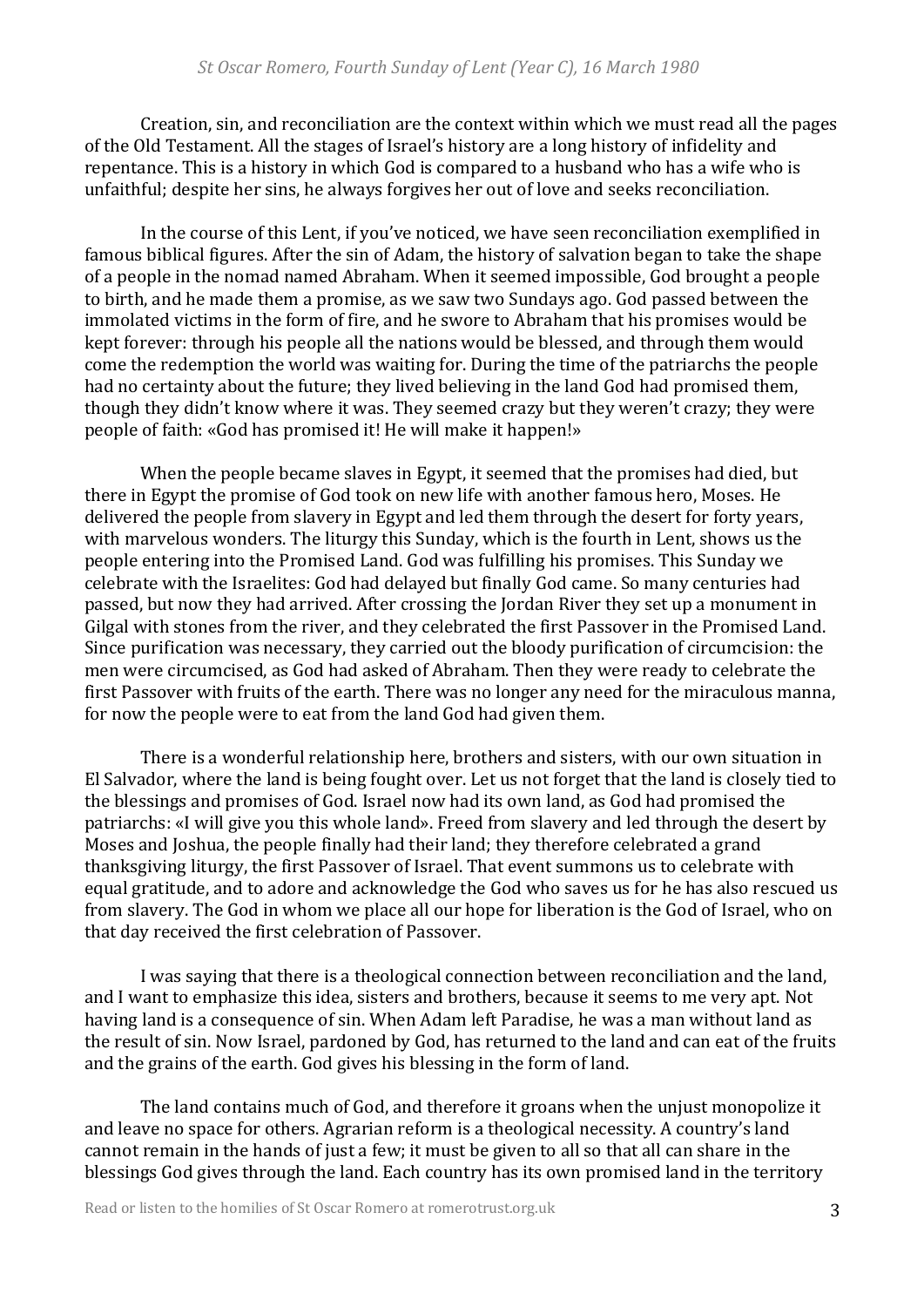allotted to it by geography, but we should always bear in mind that the land is a sign of justice and reconciliation; we should never forget this theological reality. There will be no true reconciliation between our people and God as long as there is no just distribution, as long as the goods of our Salvadoran land do not bring benefits and happiness to all Salvadorans.

We need to recognize that this land is sacred since it contains something of God. In chapter two of the prophecy of Hosea there is a superb explanation of this idea I am trying to clarify. God complained that Israel was unfaithful because it had forgotten that it had received the earth and the fruits thereof from God. God compared the treacherous nation to a spouse who prostituted herself and went about with elegant adornments, forgetting that her husband could take all those things away from her. God spoke to Israel, «I am your husband, and I have given you the land, but you are acting as though I did not exist. I will therefore take away all I have given you. When you feel yourself naked and distraught in your misery, you will realize that it was I who gave you everything, and you will return, and I will receive you with love». This is the tenderness of God: tireless in forgiving and tireless in loving.

But this tender God wants us to understand that earthly goods must be used to draw close to him and to be reconciled among ourselves. Very similar to that chapter from Hosea is a precious chapter from the *Confessions* of Saint Augustine, when he speaks about his sinful waywardness and his conversion: «How foolish I was!» he wrote. «I was seeking after the beauty I saw in creatures, and I was forgetting that that beauty was given to creatures by God. I wanted that beauty instead of God, and I forgot that the God who gave that beauty dwelt within me. So I lived outside myself, forgetting that I had all that wealth of beauty and truth within me<sup>s1</sup>.

What a marvelous description of a sinner! Sinners are people who live outside themselves and don't realize that they carry God within themselves. That is why they search desperately, prostituting everything and forgetting that all comes from God. If they only realized that it is God who gives them their estates, their ranches, their cattle, and everything else, they would not use them selfishly as instruments of exploitation and injustice. Rather, they would use them as Israel did in the Passover ceremony at Gilgal: they would harvest the grain as they praised the God who has given them the land and the fruit of the land, and they would share it with their brothers and sisters in a true Passover feast. Then there would be true reconciliation among us around the fruits of the earth—reconciliation instead of quarrels.

All the bishops of Brazil have just published a wonderful pastoral letter. Numbering more than two hundred, they give a beautiful testimony of unity as they instruct the people God has entrusted to them. In the pastoral, which is called The Church and the Land,<sup>2</sup> the bishops analyze the tremendous problem of social injustice in that continent-sized country Brazil. According to them, the lands of Brazil can be divided into those that are exploited and those that are worked. On the lands used for exploitation human beings don't matter; only money does<sup>3</sup>. On the lands used for work the people labor to feed themselves and to bring forth

<sup>&</sup>lt;sup>1</sup>Archbishop Romero is quoting from memory the famous passage of Saint Augustine: «Late have I loved you, O Beauty ever ancient, ever new, late have I loved you! You were within me, but I was outside, and it was there that I searched for you. In my unloveliness I plunged into the lovely things which you created». *Confessions,* X, 27; PL. 32, 795.

<sup>&</sup>lt;sup>2</sup> *The Church and the Problems of the Land,* Eighteenth Assembly of the National Conference of Brazilian Bishops, Itaicí, Brazil. 14 February 1980.

<sup>&</sup>lt;sup>3</sup> Ibid., 83.

Read or listen to the homilies of St Oscar Romero at romerotrust.org.uk 4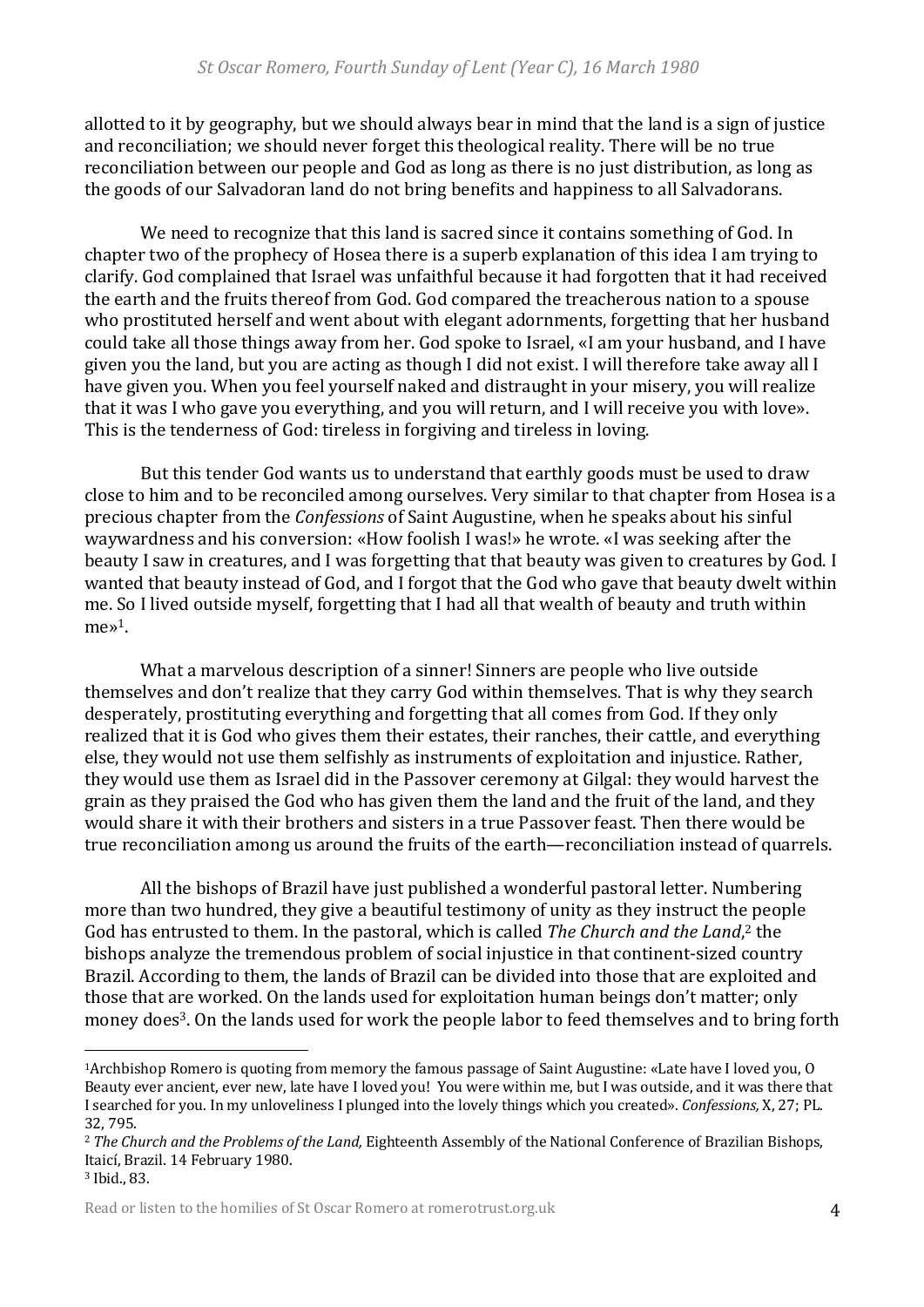crops for their sustenance<sup>4</sup>. The letter analyzes the problem in the light of God's word. God has created the earth and all things for humanity and for the happiness of all<sup>5</sup>.

The bishops then make several excellent pastoral commitments: first, to examine the church's possessions to see whether, while addressing others, the church is also committing social injustice<sup>6</sup>; second, to denounce situations of injustice and violence that are provoked by the unjust distribution of the land<sup>7</sup>; and third, to support the just initiatives of workers' organizations<sup>8</sup>. These are very important pastoral commitments that we are trying to practice here as well.

The Brazilian bishops state the following: «Taking care not to subtract from the initiatives of the people, our pastoral action aims to encourage conscientious, critical participation of workers in labor unions, associations, commissions, and other forms of cooperation so that they develop truly autonomous, free organizations that defend and coordinate the just demands of their members and the whole working class»<sup>9</sup>.

The bishops of Brazil support the organizations but only in their just demands, and they always let the people take the initiative. A church would be wrong to tell organizations paternalistically what they must do. They are autonomous; they are the voice of the people. What the church tells people is simply: «Use your critical sense. Organize as you see best. Don't remain isolated». But she will then also tell them: «I won't get involved in your initiatives, but I will still denounce your injustices». We have done that also here, thank God. Our desire to promote organizing among the people does not mean that we take the side of any organization. We are not committed to any organization. We maintain the church's autonomy so that we can defend what is just in all organizations and also condemn the unjust violence, the injustices, and the immature actions of those who worship their organization and abuse their power.

The bishops of Brazil declare, «We support the struggle of the *campesinos* for a true agrarian reform that will provide them access to land and the conditions they need to cultivate  $it\rightarrow$ <sup>10</sup>. Sisters and brothers, the church is not opposed to an authentic agrarian reform that truly benefits *campesinos*; rather, she fully supports it. If criticisms are made among us, it is not because we're against the agrarian reform; it is because we want it to be truly authentic and effective; we don't want it to be contaminated with bloodshed and subject to the suspicions that the people have regarding the government. (Applause) But let it be quite clear that we are following the teaching of the Bible and the social doctrine of the church when we say that the church «supports the struggle of the *campesinos* for a true agrarian reform that will provide them access to land and the conditions they need to cultivate it», as the bishop of Brazil said so clearly. (Applause)

The church also looks upon you, dear workers, with affection and defends your legitimate aspirations. In the words of the bishops of Brazil, the church commits herself to «defending the legitimate aspirations of urban workers. Many of them, because of the injustice

- <sup>5</sup> Ibid., 91.
- <sup>6</sup> Ibid., 95.
- 7 Ibid., 96.
- <sup>8</sup> Ibid., 97.
- <sup>9</sup> Ibid., 98. <sup>10</sup> Ibid., 99.

<sup>&</sup>lt;sup>4</sup> Ibid., 84.

Read or listen to the homilies of St Oscar Romero at romerotrust.org.uk 5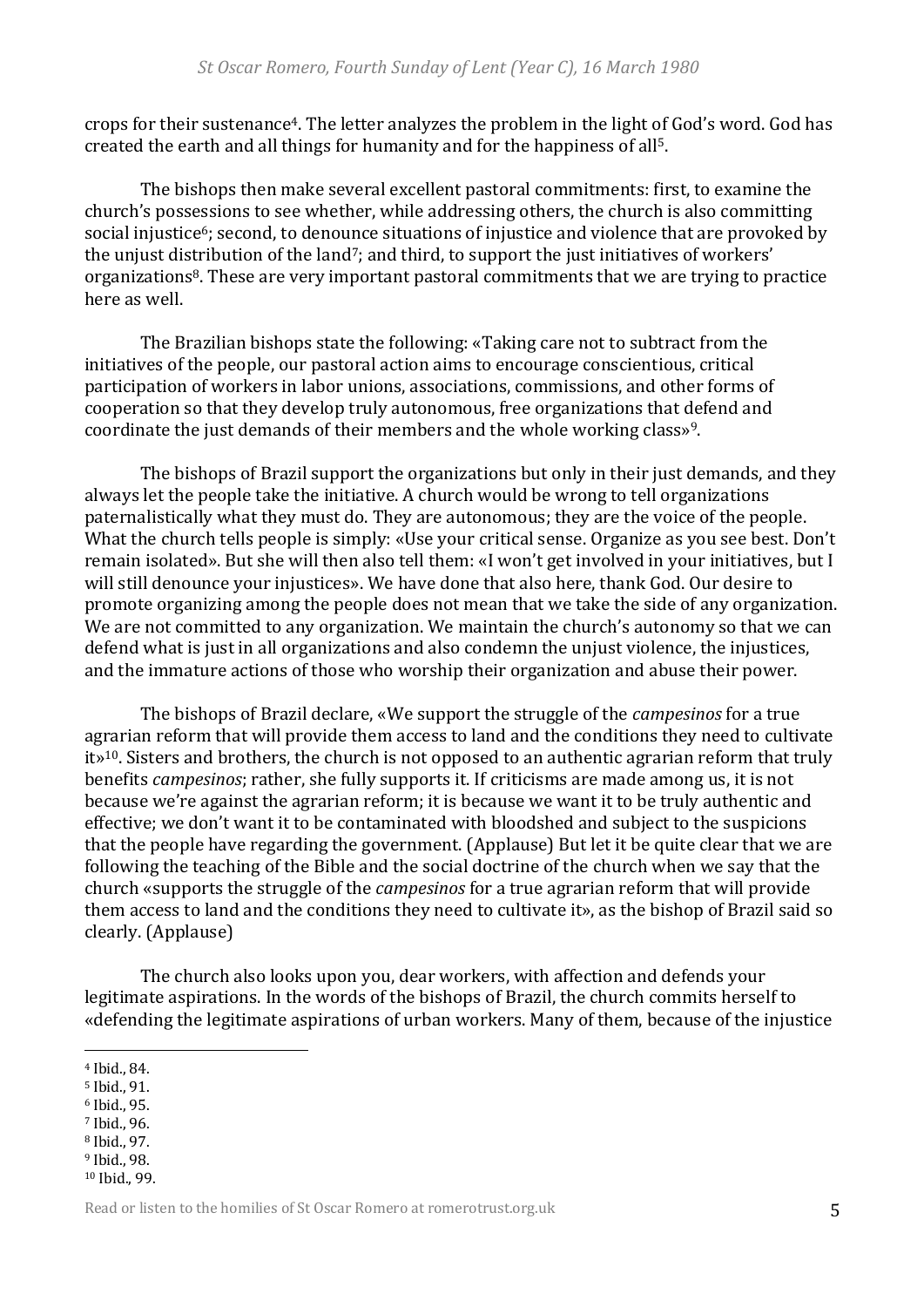in the rural areas, have had to emigrate from the countryside in order to earn their living in the city. The church defends the dignity of the human person especially as regards the right to decent housing and a just wage $*^{11}$ .

In the Old Testament the people of Israel arrived in their land and took possession of it. They celebrated Passover by no longer eating manna that came down from heaven; rather now they cultivated food by their own free labor in their own country and their own fields. This is what God is telling us in the Old Testament, which was a project of integral reconciliation, the very thing we would like for our own country.

### **The parable of Christian reconciliation**

In the second part of my reflection today, then, I want to examine the beautiful passage from today's gospel, which I call «the parable of Christian reconciliation». I don't know if there's a more beautiful passage in the entire gospel. The whole of Luke's gospel is beautiful but especially the part we read today about the two sons. The younger son took his inheritance and squandered it, but despite that the loving father waited for him to return. As we read about the reconciliation at the end of the parable, we should consider how beautiful life would be for us if, despite our sins, we were always aware of God's project to reconcile us to himself.

When dealing with this parable, rather than preach I would like us just to sit in silence and remember that that story of the son is our own personal story. Each one of you, and myself as well, can see in the parable of the prodigal son something of our own history, which always comes back to what we were saying about the Old Testament. The God of love invites us to live in his house, but we capriciously and crazily run away, trying to enjoy a life without God, which is sin. Even so, God patiently waits until the day when his son returns home. When the son, overcome with misery and abandoned by others, remembers that there is no greater love than God's, he returns. Though the son expects to find God resentful and rejecting, he finds him instead welcoming him with outstretched arms, ready to throw a party to celebrate his return.

I urge you, sisters and brothers, to read this parable in your homes, in a church, or in some silent place, but always thinking about yourselves and the many times in your lives when you have foolishly abandoned God with the illusion of finding happiness far from the Father. As long as you have money and health and opportunities to advance, you will have friends who offer you everything, but then what we thought was «our everything» or «our god», whether it was money or power, comes to an end. We realize that we were only worshiping idols, and we experience a harsh awakening before the reality: «Ah, that wasn't a god! Ah, money couldn't give me every satisfaction! Ah, I couldn't do what I wanted with the power I had!» How foolish we feel! At that moment we are like the prodigal son who was longing to eat the grain they threw to the swine. The prodigal son felt that the hogs were happier than he was because they were being fed and he wasn't being given even the leftover scraps of food (Luke 15:16). Feeling shame at eating in the same trough as the hogs, he would secretly grab some husks and beans and then hide away like a mortified pig, dining on his own misery. Which of us has not felt this disgust at our own lives after sinning? Who has not felt empty and piggish, without God, with friends, without anything?

<sup>11</sup> Ibid., 110.

Read or listen to the homilies of St Oscar Romero at romerotrust.org.uk 6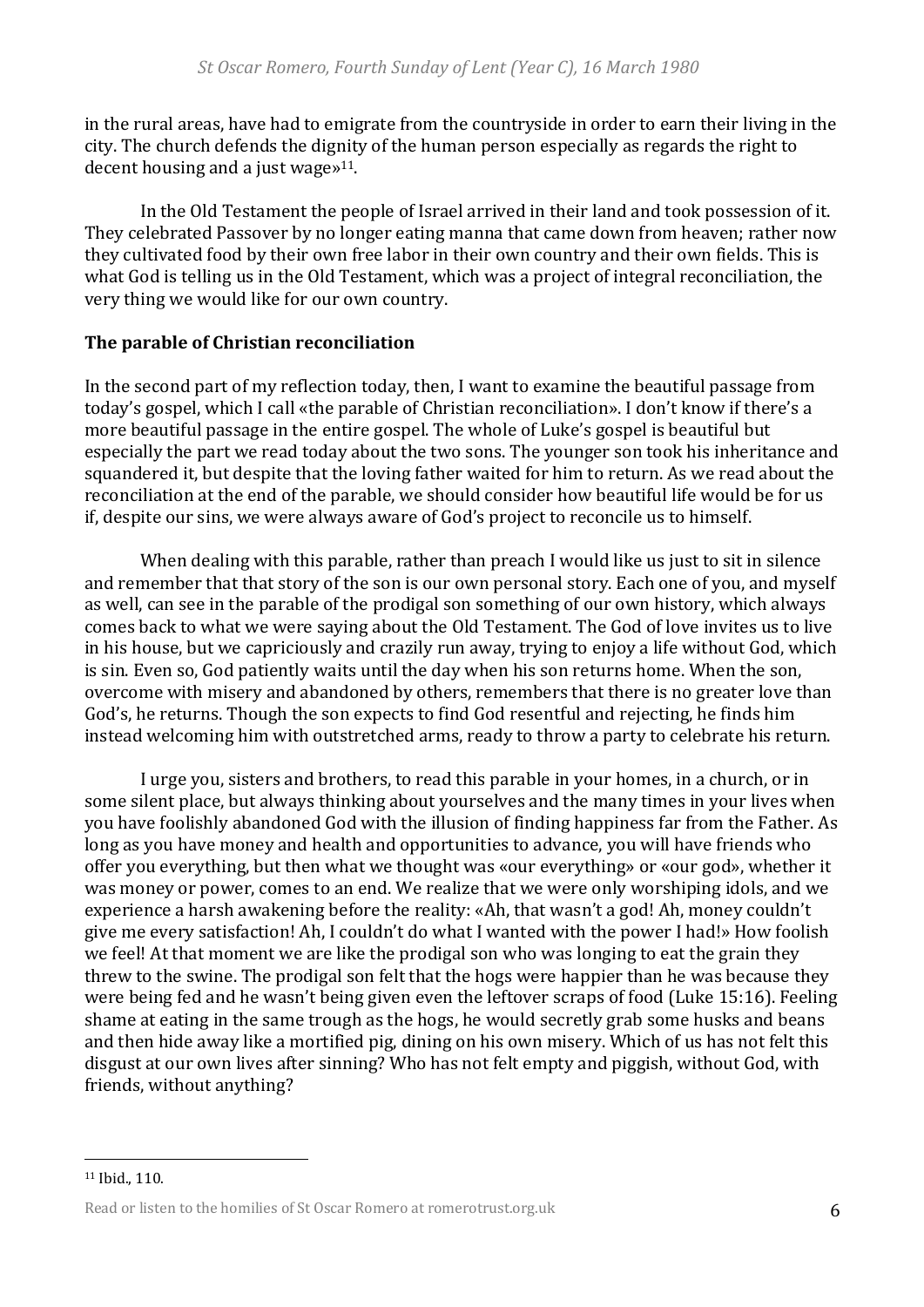But then he reflects, «How many hired workers in my father's house are happy and eating well while I am here dying from hunger! I will get up, and I go to him and say, "Father, I have sinned against heaven and against you. I no longer deserve to be called your son; treat me as a hired worker or a servant". I will be happier there than I am here» (Luke 15:17-19). He had no idea of the love of the father who was waiting for him. When the father saw him arrive, he didn't let him speak but drowned out his words with an embrace. He ordered the servants to dress him elegantly and to prepare a great feast. But then the older son, resentful and in need of reconciliation, reproached his father: «This son of yours»—(he doesn't even call him his brother)—«has squandered his money, and now when he returns, you welcome him this way. But I have always served you». (Luke 15:29-30). The son was resentful, but the father responded to him with affection, «Son, you are here with me always. You have enjoyed my possessions as if they were yours. You will still live in this home as he does, but your brother was dead and has risen! Let us rejoice!» (Luke 15:31).

Here in El Salvador we really need to meditate on this parable of the prodigal son. Given the left's condemnation of the right and the right's hatred of the left, there seems to be no possibility of reconciliation. Those in the middle say, «Wherever the violence comes from, give it to them both!» And so we live in polarized groups. It may be that even members of the same group don't love one another because there can be no love where there exists great prejudice and hatred of the other. We need to break down those barriers. We need to realize that that there is one Father who loves us all and who is waiting for us to return. We need to learn to pray the Our Father and to tell God, «Forgive us as we also forgive» (Luke 11:4).

This is the message that Christ teaches us this Sunday in this parable of reconciliation. At the same time that Christ was teaching the parable to the people, he was himself the victim of calumny, being accused of eating with sinners: «See how he eats with sinners» (Luke 5:29-30). Nothing is more opposed to reconciliation than the pride of those who feel pure and clean. Such people think they have the right to accuse others of being the cause of every injustice, but they cannot look within themselves and see that they also have played their part in the country's disorders.

Let us then look toward Christ, the only who can claim to be pure and sinless; he comes in the name of purest love to save us all. Let us not forget this morning those precious words describing him: «God made the one who had not sinned the expiation of our sins so that we might be united to him and receive the salvation of God» (2 Cor 5:21). That is Christianity: believing in Christ, who had not sinned but who became a sinner in the midst of sinners to gain pardon for sinners. God accepted that sacrifice and in him pardoned the sins of all humanity. There can be no reconciliation now except by clinging to Christ, or as today's second reading says, «God reconciles us to himself through Christ. God was in Christ, reconciling the world to himself» (2 Cor 5:18a,19b).

Christ is not just some «thing», dear sisters and brothers. Christ is the presence of God's reconciliation. Blessed are those who find Christ because they have found the God who forgives! In Christ God comes close to us. Christ has given us a standard: «I was hungry and you gave me to eat». When someone comes to your house asking for water, it is Christ who comes, if you see with the eyes of faith. When a sick person is longing for a visit, Christ tells you, «I was sick or in prison and you came to visit me» (Matt 25:35-36). So many people today are ashamed to give testimony in favor of the innocent. What terror has been sown among our people so that friends will even betray friends when they see them in trouble! If only we could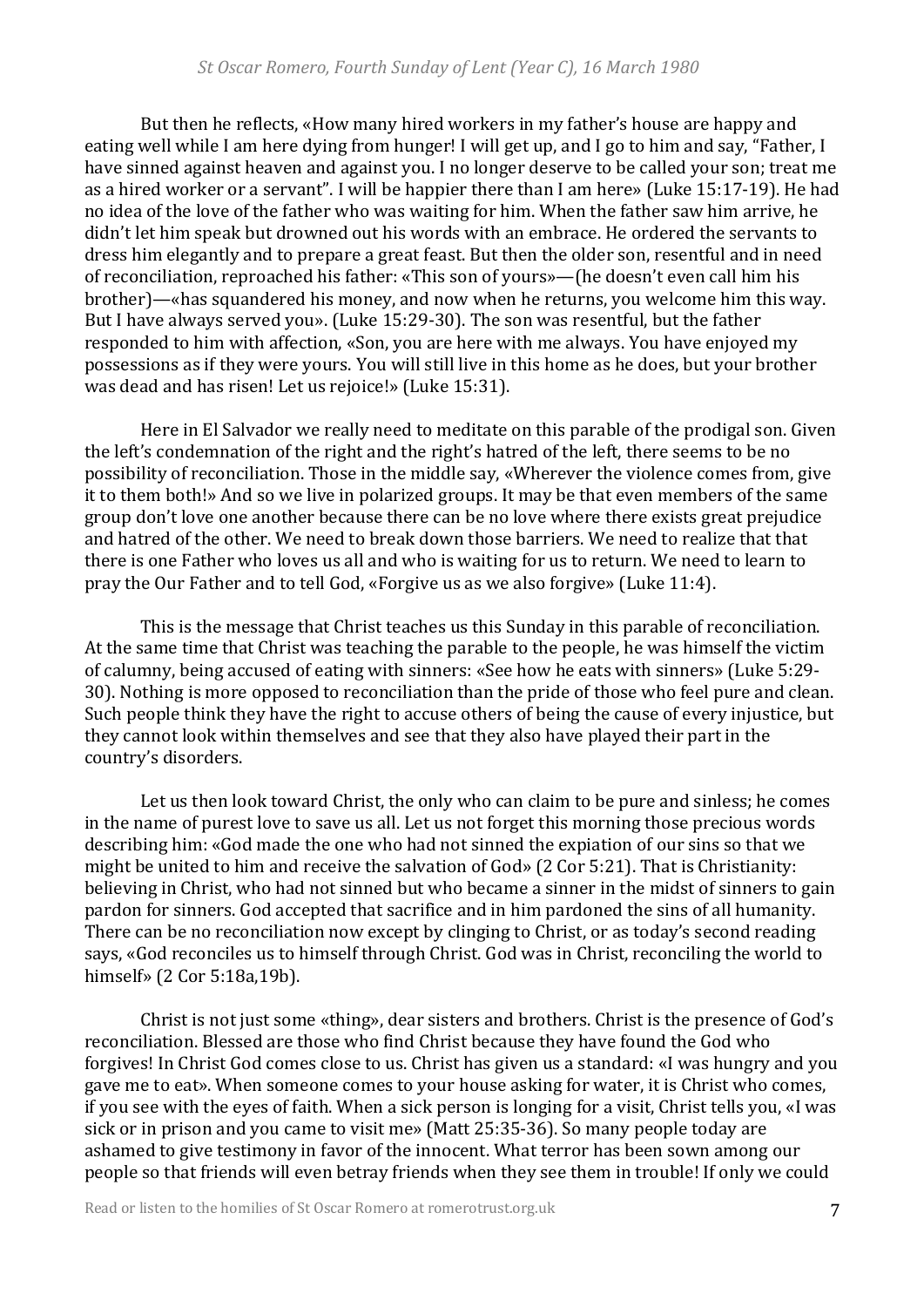see Christ in the needy, in the tortured, in the prisoner, in the murder victim; if only we could see Christ in every human form dumped so disgracefully along our highways, we would discover that it was Christ who was dumped there, and we would gather that precious treasure with tenderness; we would kiss him and never be ashamed of him.

What a great need there is to awaken in people today—especially those who torture and kill and prefer capital over human beings—an awareness that all those earthly millions are worthless compared to humanity. The human person is Christ, and when we see and treat the human person with faith, we are face to face with Christ the Lord.

We find Christ also in our churches. Christ is here this morning, sisters and brothers, as he tells us in his Gospel, «I am in the midst of you» (Matt 28:20). And shortly it will be Christ who gives himself in the consecrated host, offering himself to those who come to receive him. Christ is adored, Christ is heard, Christ is felt in the presence of the community of his people.

Dear sisters and brothers—especially those of you in the Christian communities, especially my beloved priests, religious communities, and catechists—let us get used to spreading abroad this idea that there can be no reconciliation in this country without Christ Jesus. The project of God is to reconcile all people in Christ, who is the cornerstone from whom comes the force for the whole building project. Our great pastoral task is trying to discover that Christ, so that if I make reference to earthly or political matters, my purpose is solely to turn the reflection toward Christ. I would like you to understand me well so that no one has a mistaken idea of what these Masses are. Far from being political meetings, they aim to bring the people closer to Christ and to God. People understand that. I am greatly consoled by the many testimonies I receive, saying that people come to church on Sunday truly for the purpose of seeking Christ. But we must also remember the realities of crime in our land because Christ is there also, rejecting the whole of it.  $(Applause)$ 

## **Reconciliation as the way the church continues to serve the world.**

Finally, my third thought in this reflection—whose principal theme is reconciliation as God's project to save the world—is that reconciliation continues to be the way that the church serves the world. I feel myself very much church at this moment when I am speaking about God's reconciliation in Christ.

The second reading is a magnificent expression of the church in Saint Paul's time. He speaks to the Corinthians in the same way that I can speak to you baptized folks here, who are the saints of San Salvador. It is you who form the people of God. I address to you the same words Paul spoke to the Corinthians, «God has entrusted us with the ministry of reconciliation. For this reason we act as envoys of Christ, as though God himself were making his plea through us. We ask you in the name of Christ to be reconciled with God» (2 Cor 5: 18b, 19c-20). These words of the Bible become real today in this homily pronounced in the basilica. We do nothing else. Those Christians did not look on Paul as a god, just as you should not look on your poor pastor as a god either. Paul and I are only sinful instruments, but through us God urges you to be reconciled.

That is why Christ said, «Whoever hears you hears me, and whoever despises you despises me» (Luke 10:16). I feel more sorrow than anger when people insult me and malign me. I feel sad for those poor blind folk who cannot see beyond the person. (Applause) They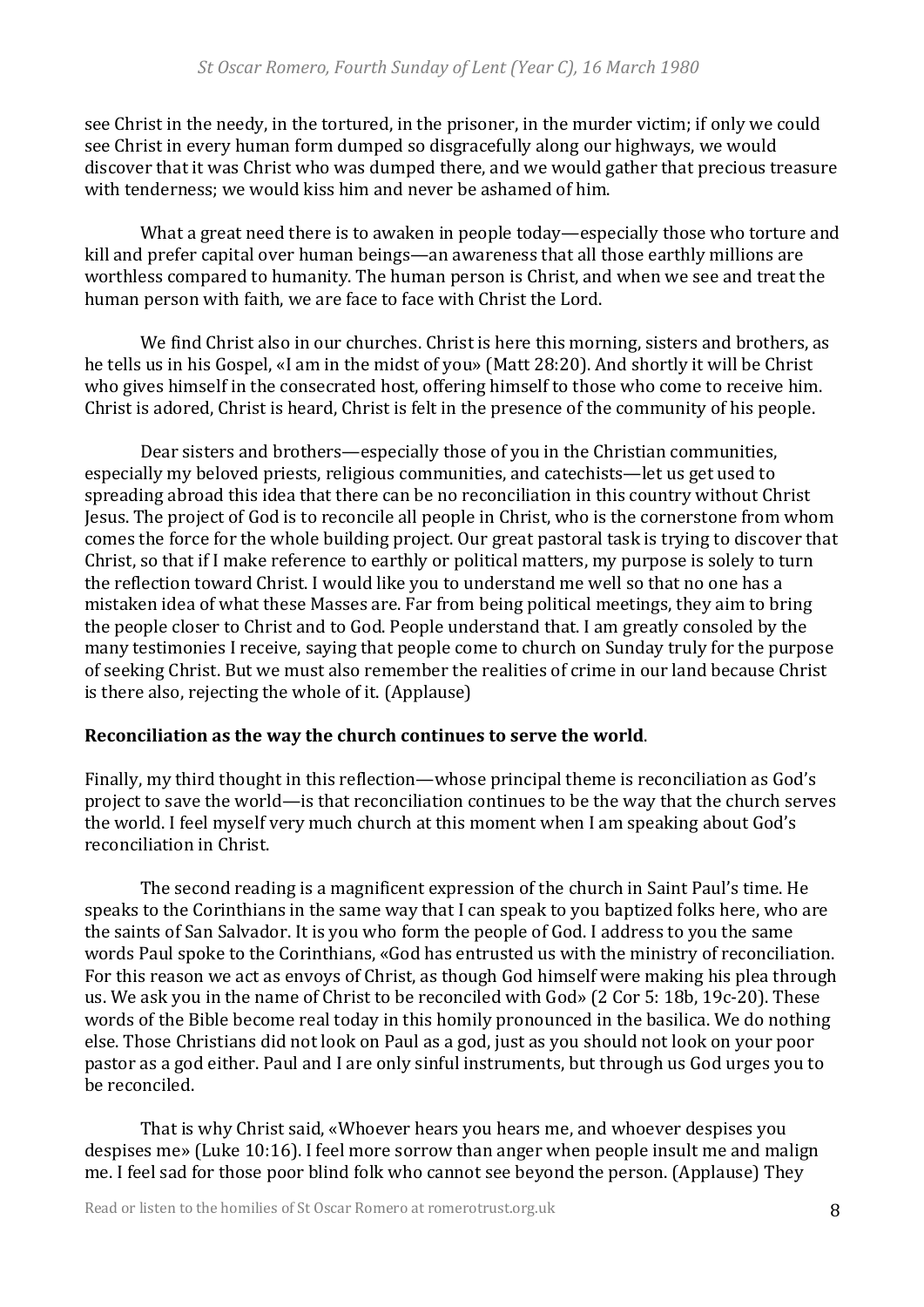should know that I feel no rancor or resentment. I am not offended by all those anonymous, rage-filled messages that arrive at my door or are announced in the press or are felt in the heart. My sorrow does not come from a sense of superiority but from gratitude to God, and it makes a plea to God: «Lord, open their eyes. Lord, let them be converted. Lord, let them experience the joy of reconciliation with you instead of feeling the bitter hatred that is in their hearts». (Applause)

I am going to include the ecclesial news for this week in this third point because what we are attempting to do in our ecclesial ministry, along with collaborators of the archdiocese, is nothing more than what Saint Paul just told us, «God has given us a ministry of reconciliation» (2 Cor 5:18b). My beloved priests, religious, faithful, catechists, Christian communities: let us never abandon this ideal of being a church which is an instrument that helps men and women to be reconciled with God. (Applause) And let us never, as the bishops in Brazil said, try to supplant the political work of politicians with our pastoral work<sup>12</sup>. Let us first of all be pastors creating a church of reconciliation, and in that way we will be much more effective, even when touching on earthly politics, than we would be by getting involved as if we were politicians and tried to do what the politicians must do.

The church is a missionary of reconciliation, and her task is to tell one and all, despite their different options: «Love one another, and be reconciled with God». Don't let your own desire for this country, which may be different from what someone else wants, be so deeprooted that you feel that you are the only owner of the country and the only one with solutions. People have a right to their opinions. Let us respect them, and as church let us try to radiate the Gospel light of justice, love, and reconciliation. This is the church we are seeking to form in all our pastoral work.

## Life of the church

This coming Wednesday, March 19, is the feast of Saint Joseph. Let us not forget that he is the great patron of the universal church and that today we very much need his kind protection. I send my early greetings to the parishes of San José Villanueva and San José Cortéz, as well as to the religious communities that have Saint Joseph as their patron or have great devotion to him. I especially greet all the religious named José and Josefina who work in our diocese.

I also want to thank everyone on the part of the church for the testimonies of solidarity that have come my way because of the peace prize I was awarded last Sunday. The governing junta, the university, particular groups, and various friends have sent me telegrams and letters which pay me great honor and which I offer to God as a prayer for all of them<sup>13</sup>.

We also see as a work of the church, and a very fruitful one, all that is being done to repair YSAX. We send greetings of admiration to Father Pick; he is a quiet worker and doesn't want us to mention his name, but he's a superb radio technician. «Very soon now», he tells me, «we'll be able to hear the station again». (Applause) Our radio station YSAX has awoken much solidarity, for which I am profoundly thankful. I believe our new station will broadcast fresh voices of encouragement. And God forbid it, but even if a new attack closes down the radio, we know that they will never be able to kill it completely. (Applause)

<sup>&</sup>lt;sup>12</sup> The Church and the Problems of the Land, 98.

<sup>&</sup>lt;sup>13</sup> «Testimonies of Solidarity Sent to the Archbishop» in *Orientación* (23 March 1980).

Read or listen to the homilies of St Oscar Romero at romerotrust.org.uk 9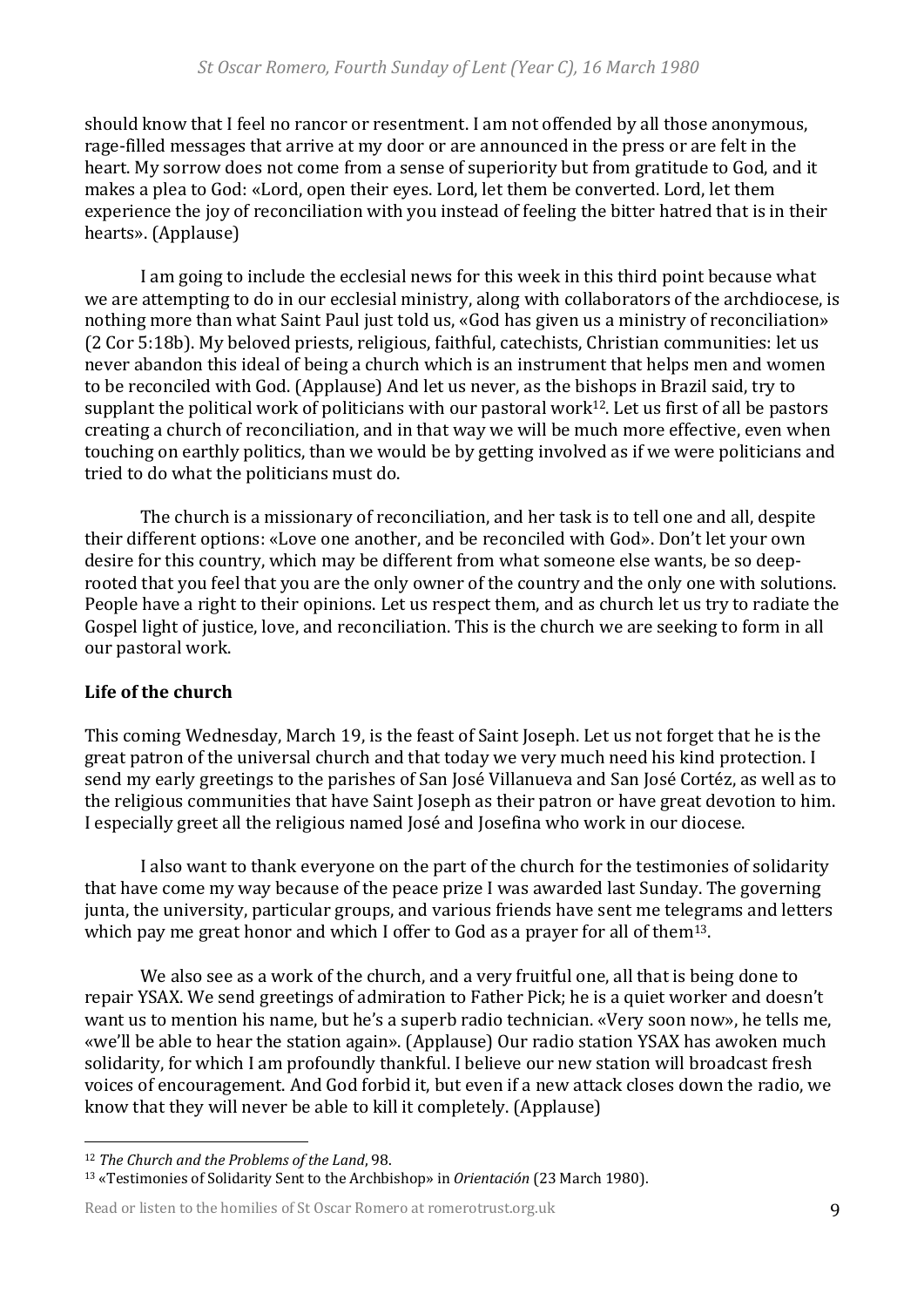From among the testimonies of solidarity I'm going to cite especially this letter from Nahuatl, the popular Salvadoran group. They inform me that they're going to help us financially, and they've already made a contribution: «Our help began on Sunday, February 24, during our performance at the installation of the union board of directors at Foremost. The members of the union supported the idea and agreed to take up a collection for our radio station. Also, the directors of the trade union federation FENASTRAS told us that they were interested in a similar campaign». A group of railroad workers also delighted me by sending economic assistance and a very thoughtful letter which states, «We want to tell you that we are with you and that you can count on our support in your preaching for justice. The integral liberation of human beings has God as its essential foundation, and we will reach that liberation only by breaking the chains of sin. The voice of the church is the voice of faith and of hope, and it illuminates for us the path of life through the Gospel. Your harvest is great, archbishop, because you have not sown on sterile land, and your seed is good because you have sown the seed of  $God<sub>9</sub><sup>14</sup>$ . (Applause)

As we make our church an instrument of reconciliation, we have renewed the vicars in their position. The vicars are those priests who are in charge of a sector of parishes. We have ten vicariates in the whole archdiocese, and the vicars in each have been named. For the vicariate of Mejicanos, Father Juan Macho Merino; for La Resurrección, Father Victoriano González, a Redemptorist; for El Calvario, Father Federico Sanggiano; for La Asunción, Father Carlos Mejía; for Soyapango, Father José Luis Burguet; for Quezaltepeque, Father Octavio Cruz and Father Trinidad Nieto as vicar and pro-vicar; for Cuscatlán, Fathers Edmundo Brizuela and Father Jorge Benavides; for La Libertad, Father Benito Tobar and Father Xavier Aguilar; for La Merced, Fathers Roberto Torruella and Teodoro Alvarenga. So there we have all the dioceses except Chalatenango, which has an episcopal vicar, Father Fabián Amaya. All the departments, then, have a vicarial organization that assists the pastoral ministry of the diocese.

This week the new priests' senate was also named. The senate is a group of priests chosen by their fellow priests to represent them in dialogue with the bishop; the bishop himself names a small number of them. Those named by the priests were Fathers Sigfredo Salazar, Salvador Interiano, Ricardo Ayala, Octavio Cruz, Óscar Martel, Juan Macho Merino, Francisco Estrada, Carlos Mejía, Roberto Torruella, and Luis Burguet. Those named by the bishop are Father Luis Burguet<sup>15</sup>, Father Jesús Delgado, Father Luis Van de Velde, Father Benito Tobar, and Father Jorge Benavides. Notices have been sent to them, but they may be receiving this news first by radio. I'm happy for them and congratulate them. Let us hope that, by being named to the senate, they are able to give a new impulse to this archdiocese which badly needs priests entirely committed to the ministry of reconciliation, the same way Saint Paul was.

The pastoral commission is composed of all those vicars plus those in charge of other pastoral commissions. Our diocese was represented in the congress of ecclesial base communities in Brazil by a solid delegation from here, led by Father Fabián Amaya and Father Octavio Cruz. They returned very satisfied and will soon give us their reports.

<sup>&</sup>lt;sup>14</sup> «Testimonies of Solidarity Sent to the Archbishop» in *Orientación* (30 March 1980).

<sup>&</sup>lt;sup>15</sup> Father Burguet is named twice by the archbishop.

Read or listen to the homilies of St Oscar Romero at romerotrust.org.uk 10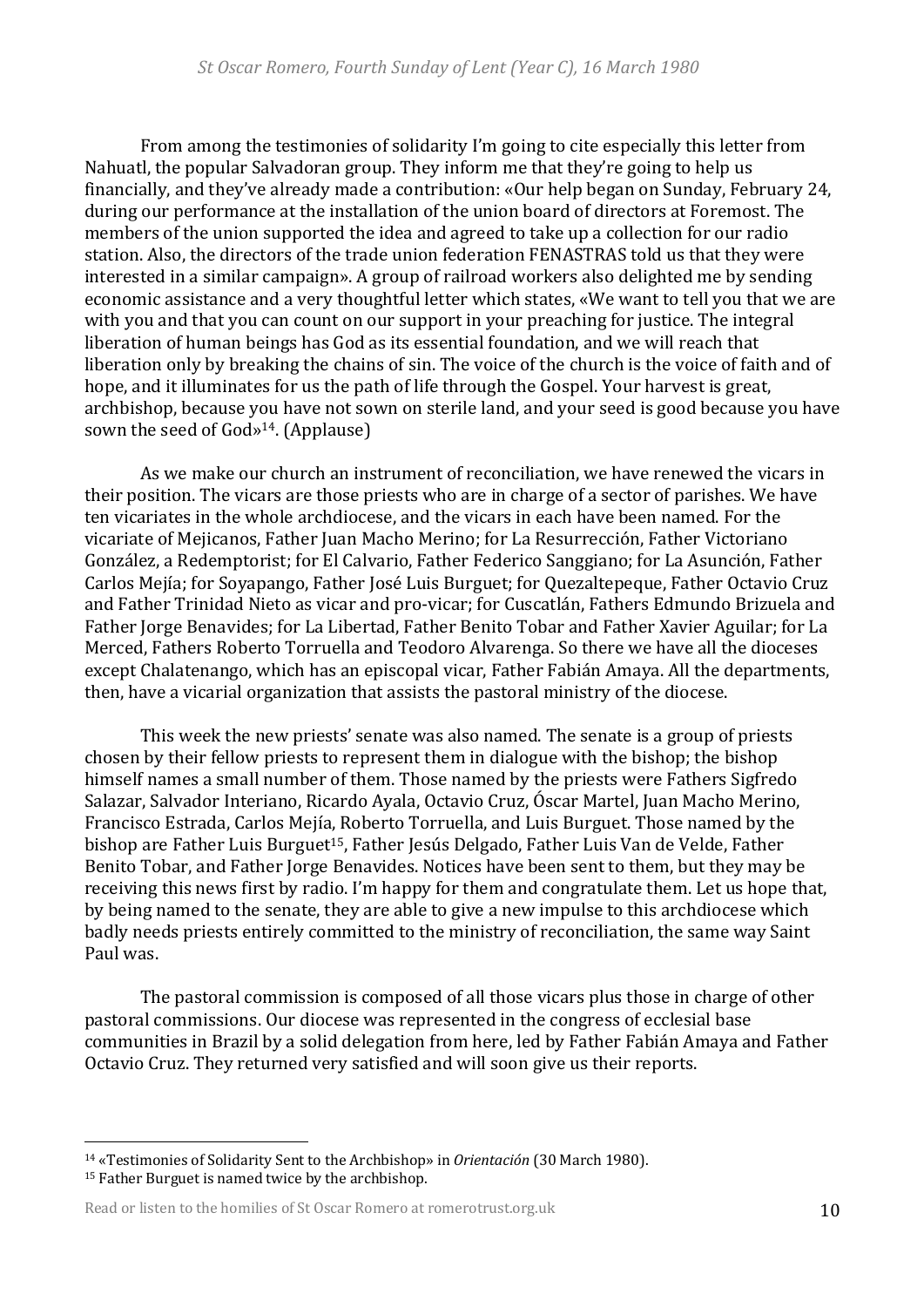Vincentian Father Juan Martínez has been named the new pastor of Lourdes, and he will be ministering in the barrio of Lourdes along with some Vincentian theology students. Father Mateo Quijada, who was working there as pastor, has been assigned to the parish of Cristo Redentor, with special responsibility for El Carmen.

As organizations dedicated to charity and welfare, Caritas and the Ecumenical Humanitarian Aid Commission have been very busy these days. The major task they have right now, a matter of great urgency, is assisting the many refugees who are arriving from zones where they claim it is no longer possible for them to live. That is why the office of our vicar general denounced this anomalous situation before the governing junta. Some 189 persons, including at least 56 children under age ten, have taken refuge in the parish center of San José de la Montaña and in Domus Mariae. The refugees come from Cinquera, Chalatenango, Cojutepeque, Monte San Juan, the villages of El Carmen and San Antonio in the town of El Carmen, and the village of La Bermuda in Suchitoto. According to their testimony, these persons had to abandon their homes after a large number of National Guard troops and ORDEN members burned their houses and crops and killed villagers in cold blood in front of their children and parents. The situation is such that, even when they find refuge in the capital, their lives are not safe, for the country is passing through very critical, violent moments, as some of you have realized.

We ourselves feel alarmed at the slaughter, the persecution, and the disappearances. The violations of human rights have not ceased; to the contrary, they have steadily and rapidly increased, especially the last few weeks. We therefore make this plea: in the name of Christ we want this repression to stop, and we want the safety of our *campesinos* to be guaranteed. The Ecumenical Humanitarian Aid Commission has also made the same plea, asking that people's safety be guaranteed.

In this regard I want to ask you, sisters and brothers, to help us with this charitable work because we have no idea how great the need will be if this repression doesn't cease. There are villages, they say, that have no people left in them, and if there happens to be no bloodshed, that is the only reason. But there is terror and there is desolation.

Here also in the city there are great needs. We have been asked for help by the coordinating committee of the vendors in the San Miguelito markets. I ask you to help us to provide this assistance which is so badly need among our people.

I'm happy to announce to you that the Catholic schools are developing a pastoral ministry closely attuned to the needs of the diocese and to the guidelines we are trying to follow. 

I'm happy also with the vitality of our seminaries. At the minor seminary there was a gathering that made evident the sincere intentions of all those young people who are beginning their preparation for the priesthood. And last Sunday I spent time with another group of young people, not seminarians, who held a gathering that gives us much hope for the life of the church. They are young folk who are truly committed to the faith and to the service of the people. 

In the cathedral I celebrated, with other priests, the Mass for the members of FENASTRAS who were murdered. The wake for them was held there as well.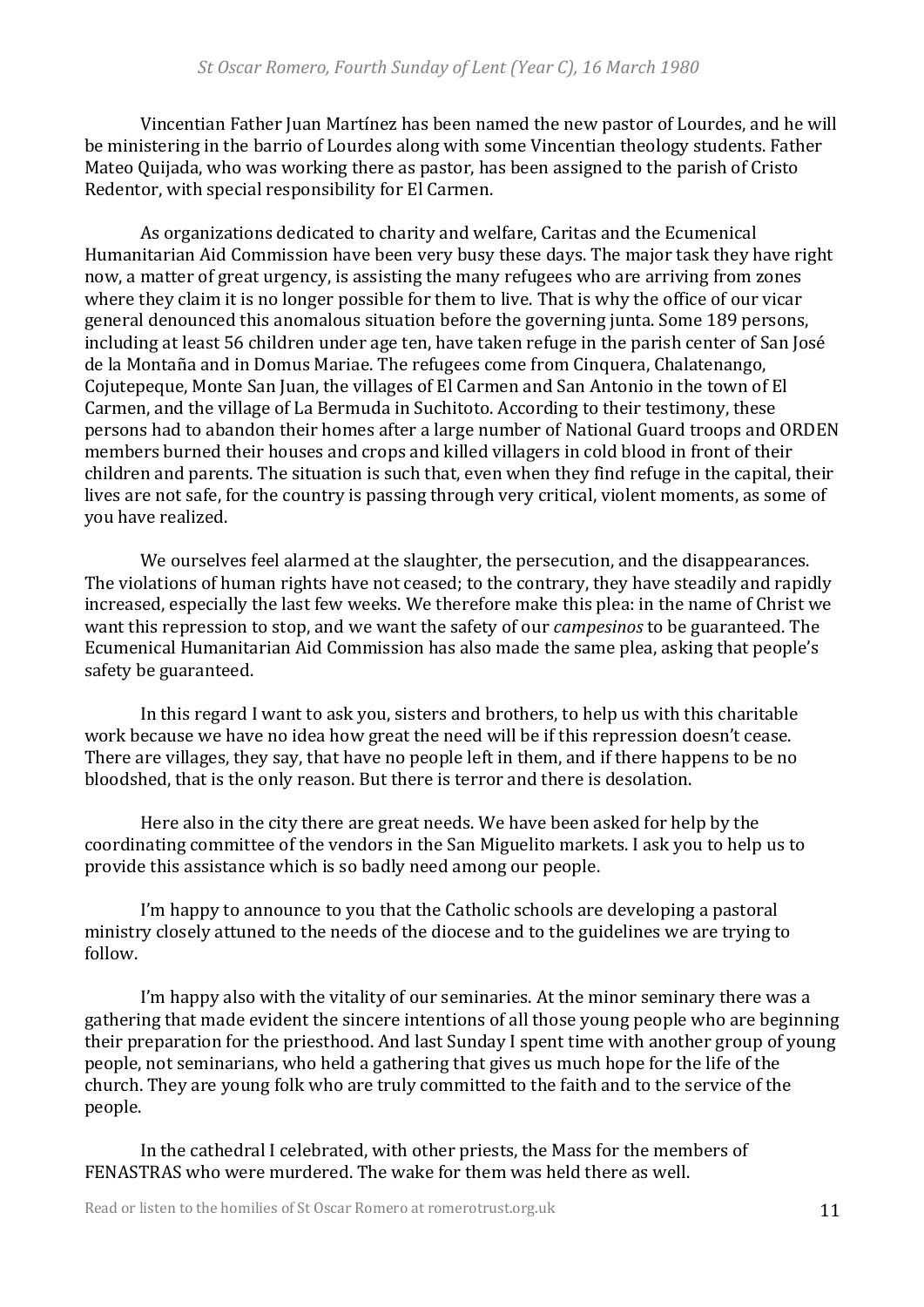Today in Aguilares is the commemoration of the anniversary of the death of Father Grande. At eleven o'clock there will be a solemn concelebration. Starting vesterday, there has also been a vigil in the village of Tejutla; it will end with a solemn Mass today at three in the afternoon.

Our religious life is also a source of reconciliation in our church. One of the Good Shepherd Sisters, Mother María Margarita Jonnieux, is close to death; she is a woman outstanding for her commitment. She did not want to leave her residence, which is inside the prison, because she feels that that place has been her whole life; she has worked there serving those women who are deprived of their freedom. What a wonderful example of the life of the church!

Also, I marvel at the work being done by the Belgian Sisters in Mejicanos, whom I visited. Mother María, affectionately known Madre Mariche, is doing excellent social work with children and parents. The sisters have formed a true educational community around the kindergarten and are also carefully administering Domus Mariae and all its equipment.

Another Belgian community in Santiago Texacuangos is providing valuable medical assistance to that area. Very skilled persons have made the convent into a veritable clinic that attends to the whole of that community.

Also some happy news: the Missionaries of Charity are working with us here and have recently been authorized by the Ministry of Justice to work in the prisons. They will begin with the prison in Santa Tecla. I am grateful to the priests as well as to the Ministry of Justice, which can rest assured that the priests will always be working in this ministry of reconciliation and bringing people closer to God.

This week our church has also been subjected to persecution. The house of the priests of Zacamil was searched. As a result, the following letter was sent to the Minster of Defense by our vicar general:

At one o'clock in the morning of March 12, two trucks of the Armed Forces stopped in front of the residence of the Belgian priests who work in the parish in the Colonia Zacamil. Uniformed agents of the National Guard and others who appeared to be soldiers got off the truck; they were more or less forty in number. Using megaphones, they gave the priests thirty seconds to open the door. Since no one was inside, the soldiers broke the lock, entered the house, and searched it. When our legal advisers inspected the house the following day, they found it in complete disorder. The operation lasted an hour, and they left at two-fifteen in the morning, taking with them various documents. They also took photographs inside the house, according to witnesses. In view of what happened and under instructions of the archbishop, we write this letter to denounce this action which offends against freedom of worship and the inviolability of one's residence. This action is another proof that the church is being persecuted through her ministers. We believe that even during a state of siege there are other more civilized ways to treat the Catholic Church, which encompasses the immense majority of Salvadorans. (Applause)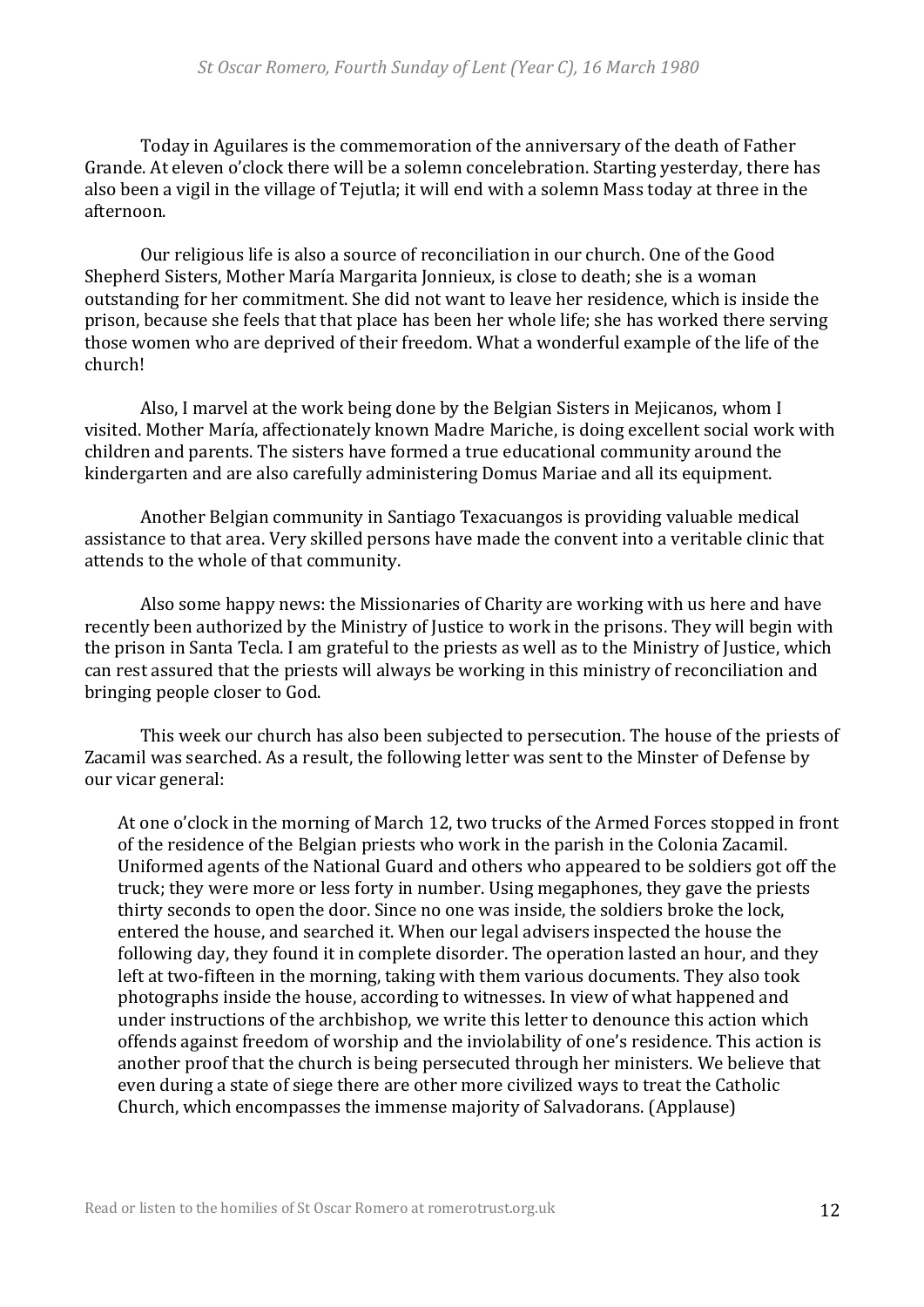Regarding the case of the church of El Rosario, a very false version was published in *El Mundo<sup>16</sup>*. We therefore want to state the following:

In relation to the communiqué issued by the Armed Forces and published in *El Mundo* on March 10, the religious of the church of El Rosario in San Salvador make the following clarification: 

First, we are the first to repudiate the frequent occupations of our church. We believe that such actions are neither useful nor expedient, and in any case we are the ones most directly harmed by them. In the same way as with embassies, ministries, schools, factories, and vehicles, the actions are forced on us, and like the proprietors or administrators of other places, we have been obliged to forego the normal use of the property in order to avoid greater dangers.

Second, after careful reflection we can honestly state that no members of the armed institutions have ever been attacked from the premises of this church property.

Third, with regard to the events of March 9, those who saw and heard what happened state the following: At about eleven-ten at night the front of the church was fired upon from a taxi and from other points. The gunfire took the watchmen posted in the area by surprise; thinking they were under attack, they repelled the supposed aggression. A little later, around eleven-thirty, well-equipped members of the military tried to dislodge the occupants of the church with heavy gunfire, which lasted for about twenty minutes. They then withdrew.

Fourth, the main purpose of this church, like all churches, is to be a place of prayer and spiritual reflection—let there be no doubt about that. But the history of the universal church and the most recent history of this country show that churches have also served to defend lives in danger, among other noble functions. We therefore condemn the repeated aggressions against this church, some with fatalities, and we hope they do not recur. We hope instead that the conflicts will be resolved by dialogue and negotiation.

Finally, we want to state that we do not make this clarification in order to enter into polemics or to defend the occupation of any building. Rather, we do so moved by our love for the Salvadoran people and for the truth. This is what we were taught by Christ the Teacher, whom we try to follow and imitate<sup>17</sup>.

In like manner, what happened here in the basilica we can also label persecution. This is how it was described:

On Monday, March 10, at six o'clock in the morning, a suitcase was found between the altar of Santa Marta and one of the columns supporting the cupola of the basilica. There are well-founded suspicions that the doors to the basilica had been forced, leaving the basilica open around two in the afternoon. The National Police were immediately advised for fear that it might be a bomb. The police experts arrived and proceeded to open the suspicious suitcase, which they did quickly and with no problem. Inside the suitcase were no fewer than seventy-two sticks of dynamite, enough to blow up the whole basilica and even the entire block. This attempted attack is an act that all citizens, regardless of their politics or

<sup>&</sup>lt;sup>16</sup> «Attack on the National Police Reported», *El Mundo* (10 March 1980). This newspaper report begins by saying: «An attack against the National Police was launched last night from the church of El Rosario…» <sup>17</sup> «Clarification of the Religious of the Church of El Rosario in San Salvador», 12 March 1980, in *Orientación* (16 March 1980).

Read or listen to the homilies of St Oscar Romero at romerotrust.org.uk 13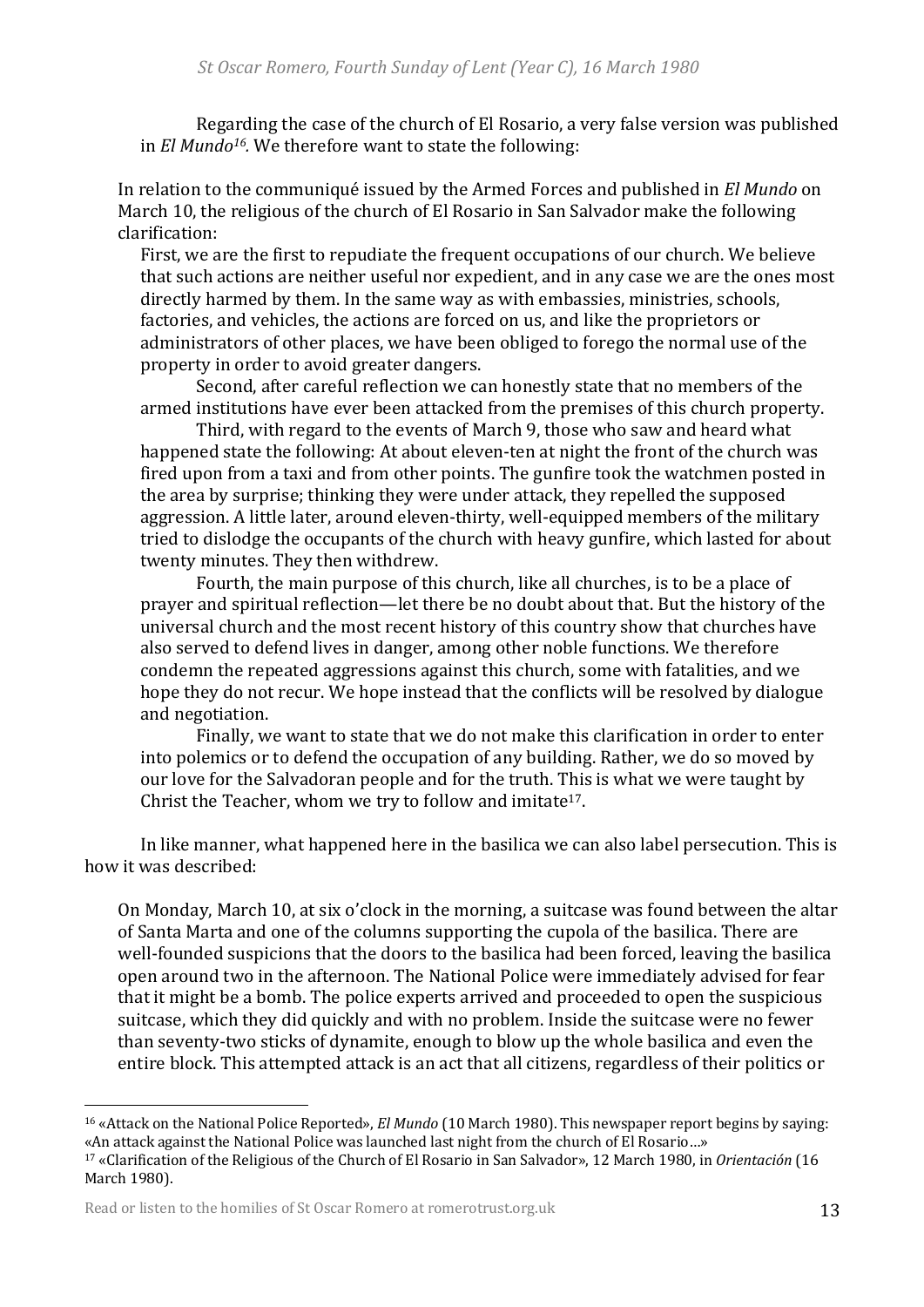their ideology, must condemn and repudiate with all their might. What was the intention of the authors of this frustrated attack? Did they want to destroy a work of art? Did they want to deprive the Salvadoran people of one of their treasured sanctuaries? Did they want to kill countless innocent women and men, bringing even greater sorrow and mourning to the Salvadoran family? This disgraceful attack can only have originated with infirm minds and hearts that are devoid of the most elementary human feelings. The previous day a Mass had been celebrated by Archbishop Romero for the eternal rest of Doctor Mario Zamora Rivas. That same day the Christian Democratic Party held its national assembly, attended by leaders from all around the country. Those attending the assembly would presumably take part in the Eucharistic celebration since Doctor Zamora had been one of the outstanding leaders of the Christian Democratic Party. We must thank God that the mechanism for activating the seventy-two sticks of dynamite did not work, thus frustrating this criminal attack. (Applause)

My only comment is that instead of feeling fear we should feel confidence. God takes care of us. (Applause) Nothing bad can happen to those who trust in God. (Applause)

Of a different sort is the persecution of Father Samuel Orellana, the pastor of Mejicanos, who has been threatened by some popular political group that accuses him of being a collaborator. I want to tell all the political groups that all of us priests are engaged in a ministry of reconciliation. Please try to respect the priests' work, and don't put their lives in danger with threats and accusations about which there is no certainty.

I've been informed that the Armed Forces have received reports that there are weapons in the San José de la Montaña Seminary and in other churches, and they say they're going to search those places. I hope that is not true because I tell them, by my priestly honor, that there are no arms there. If they don't believe me, they can go immediately to all the churches, but they won't find the reported arms. (Applause)

I also want to include in this list of denunciations and persecutions the surprising deportation of Demetrio Olasiregui, the young man whom you met here recently, the one who connected us with Radio Noticias del Continente of Costa Rica. What happened to him was inevitable. They threatened him, saying that if he kept transmitting news outside the country he would have to pay the consequences. A little later they called Immigration, and he was removed from the country. Thank God, he's now in Costa Rica and no doubt listening to us. We want to tell him that we remember him here with gratitude and that this radio station continues to broadcast. (Applause)

In this wave of persecution we also feel in close solidarity with the priests' cooperative, where a bomb exploded causing considerable damage<sup>18</sup>.

#### **Events of the week**

Trying to build up this church of reconciliation amid all these activities and persecutions, we now direct our sight toward the world around us. Please don't take this as meddling in politics. Naturally our views will touch on political matters, but we treat them principally from a Christian perspective.

<sup>18</sup> *El Independiente* (12 May 1980). 

Read or listen to the homilies of St Oscar Romero at romerotrust.org.uk 14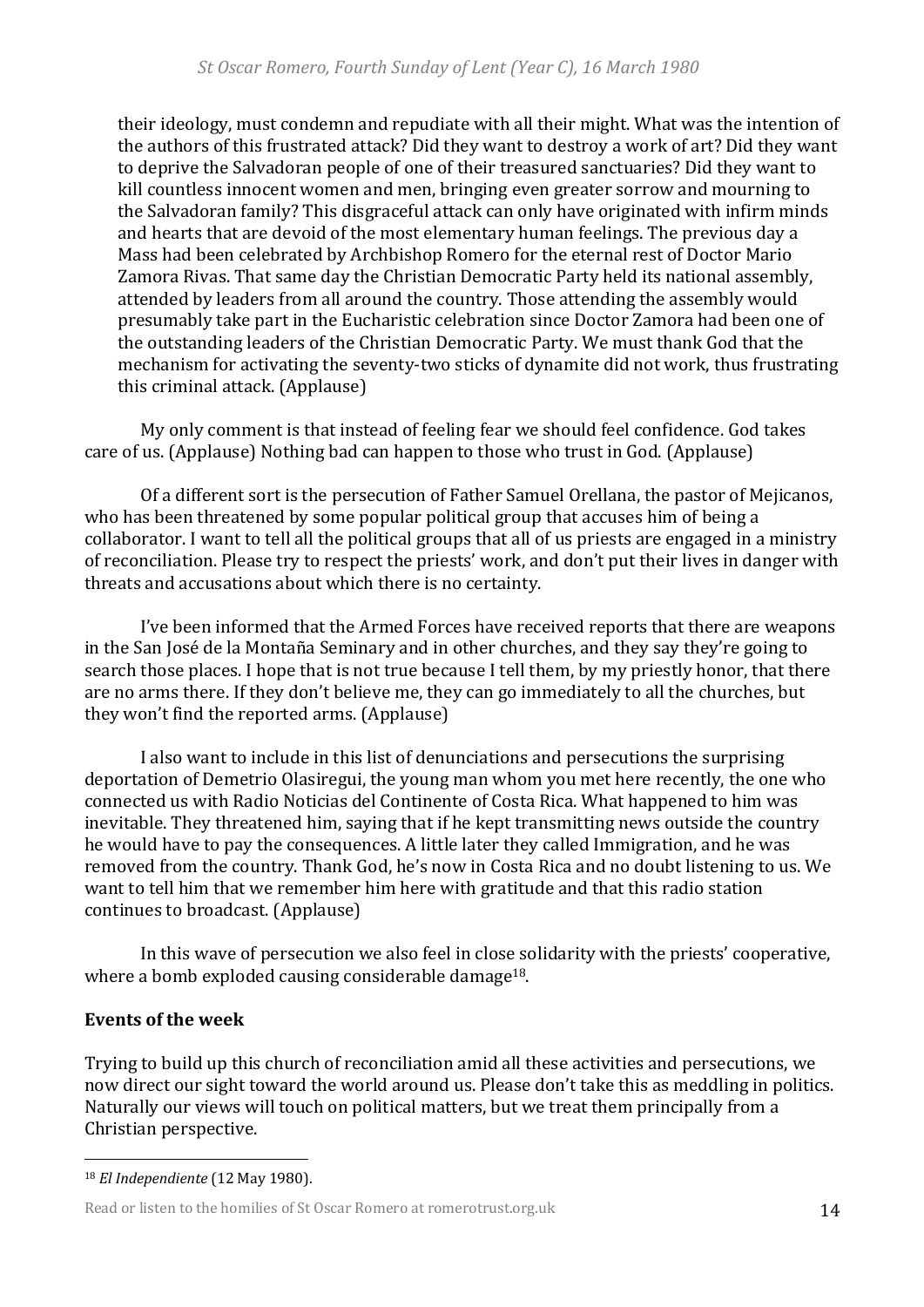The predominant note continues to be the repression. Once again the Lord asks Cain, «Where is Abel, your brother?» When Cain replies that he is not his brother's keeper, the Lord tells him, «Your brother's blood cries out to me from the earth! Therefore you are cursed by this earth that has opened its mouth to receive your brother's blood from your hand. If you till the soil, it will not reward you with fruitfulness. You shall be a homeless wanderer on earth». Words from the fourth chapter of Genesis (Gen  $4:9-12$ ). And this slaughter continues to be the main concern of the church. This is what obliges her to raise her voice unceasingly and untiringly week after week as one crying out in the desert. For the church there is nothing as important as human life and the human person, above all the poor and the oppressed who, besides being human beings, are also divine beings since Jesus said that he takes whatever is done for them as done for himself (Matt 25:40). All that bloodshed and death are beyond any kind of politics. They touch the very heart of God. If there is bloodshed, then nothing can be fruitful, neither the agrarian reform, nor the nationalization of the banks, nor any of the other promised measures. (Applause) Let us not forget those words God spoke to Cain, «The land soaked in blood can never be fruitful» (Gen 11-12a). Likewise, reforms soaked in blood can never be fruitful. No one can be against the reforms. I already said that in the body of this homily. They are part of God's revelation about the mystery of divine reconciliation and of sharing the earth in justice. We are not against these reforms.

This week some people have criticized me harshly, saying that the views I expressed last Sunday about the reforms were very negative. We have to know that things are to be measured not by the quantity of words but by the density of reasoning. I stated that the reform was necessary and that we agree with it, but we criticized what we thought were negative aspects, and we did so precisely to save the reform and make it really and truly what the people need. The only thing we are against is the bloodshed accompanying the reform. But the true reformers do not want bloodshed; rather, the blood is being spilt by the enemies of the reform. Human life is the fundamental theme of my preaching: nothing matters more to me than human life! (Applause) Human life is something very serious and very profound, and its violation is worse than that of any other human right because it is the life of God's children and because all this bloodshed negates love, awakens old hatreds, and makes reconciliation and peace impossible. What is most needed today is a halt to the repression!

I want to inform you that the national university and the University Simeón Cañas, UCA, are publishing a document on this matter, one that other impartial bodies in the country will no doubt endorse<sup>19</sup>. It is a document of profound and serene reflection that I recommend to you. The authorities and the people should pay attention to it and study it. The conclusion of the document says this:

The road that will lead to the triumph of democracy on this continent is not the systematic and savage crushing of a people who are struggling for their freedom. (Applause) Nor is it the destruction of union offices and dynamite attacks against radio stations, universities, and churches. Nor is it the murder of political and trade union leaders, the massacre of hundreds of *campesinos*, the terrorizing of towns, the invasion of villages, the burning of buildings, or constant acts of harassment. Nor is it ideological disinformation and the conjuring of a communist menace. None of these tactics is going

<sup>&</sup>lt;sup>19</sup> «Stop the Repression: Joint Manifesto of the Universidad de El Salvador, the UCA, and the MIPTES», March 1980, *ECA, 377-378* (1980) 399-402.

Read or listen to the homilies of St Oscar Romero at romerotrust.org.uk 15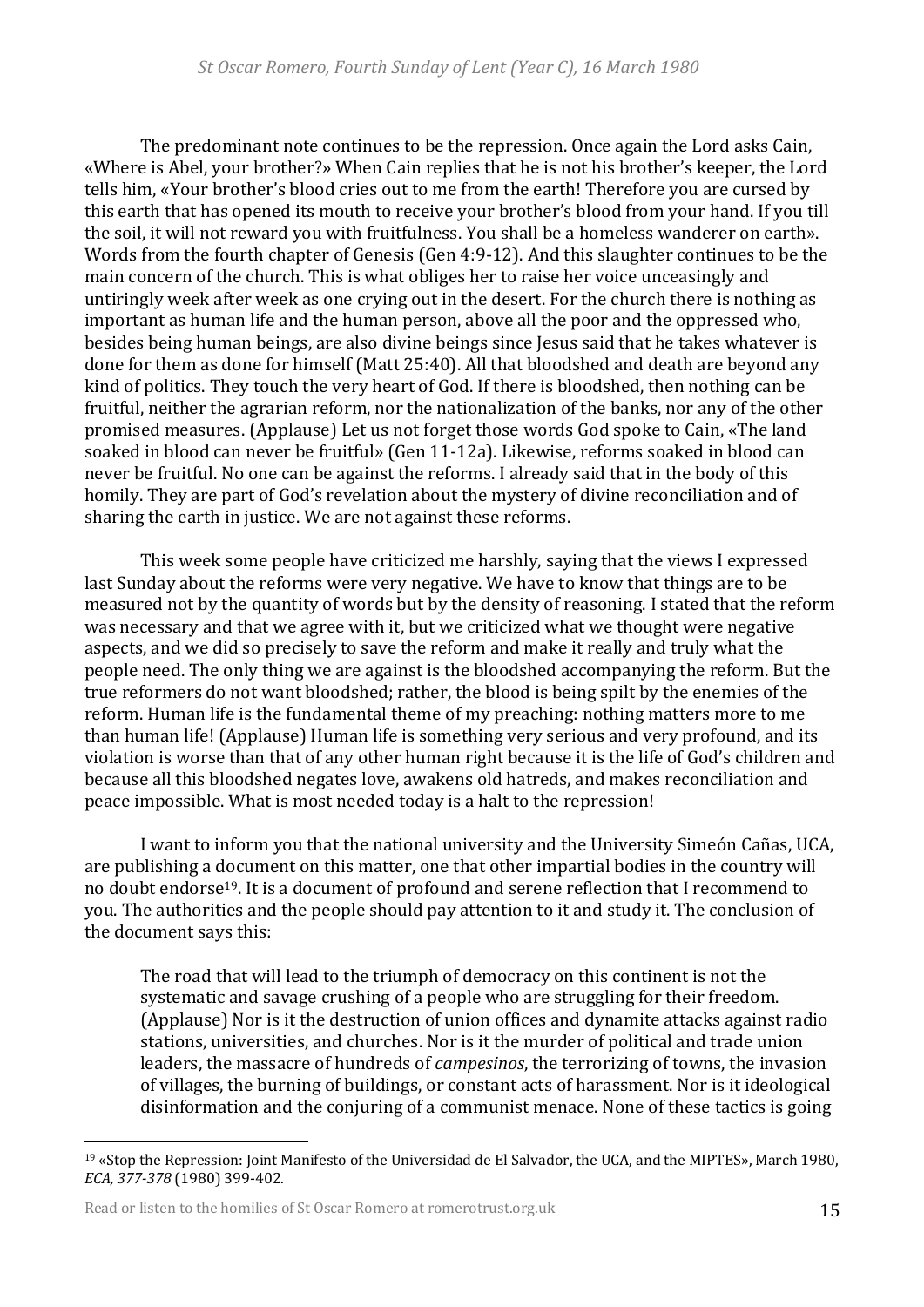to help El Salvador find the least violent road of salvation. (Applause) If we still have not yet seen the ghastly effects of foreign intervention<sup>20</sup>, it is because the people's organizations are not responding aggressively to the constant provocations to which they are being subjected. For all these reasons we are obliged to issue an urgent appeal for a halt to the repression. If we truly desire the reforms, we cannot simultaneously desire the destruction of those who have been struggling for them and who are supposed to be the ones who will most benefit from them. The repression preceded the reforms, and it accompanies them. For some of those who hold power, the repression appears to be more important than the reforms themselves. The reforms have been born drenched in the blood treacherously spilt by murderers who go unpunished. What is most urgent in El Salvador is to put an end to this shedding of blood<sup>21</sup>. That is the first and most basic responsibility of our government.

Speaking about repression, I have a dense report from Legal Aid about the events that occurred from March 6, the day when both the reforms and the state of siege were decreed, through Monday, March 10. We have all the events registered and duly documented. I want to stress this because somebody said that I am inventing things here. I want to tell you that no one has ever proved that I have ever told a lie in all the things I have said during all these years. (Applause) It is just that the facts are so unbelievable that they appear to be lies, such as the following: during those four days there were murdered in various parts of the country fortythree *campesinos*, eleven workers, twenty-two students (including ten in San Miguel and four in San Vicente), two professionals, and five non-identified persons—all of them from the poorer sectors<sup>22</sup>.

At the same time the non-poor sector has also suffered criminal attacks that have taken victims, such as the two detectives and the member of ORDEN who were killed last weekend. Those killings must also be repudiated. I will not stain myself with blood by taking sides.

The outcome is tragic. The people's organizations and those who have mounted any opposition are being liquidated violently. We have reports that at least five hundred refugees have been given lodging and offered protection by charitable organizations. They have fled their towns and villages, sometimes carrying little children and elderly persons over long distances; they have little food and must sleep exposed to the elements. According to welldocumented testimonies we possess, there are villages that no longer have inhabitants. For example, this very sad letter reached me from one of those places: «I beg you to ask the people who govern our country to please stop persecuting us now. My family and I have often been threatened, and the only reason is that we had relations with Father Rutilio Grande. We are threatened by the authorities, who say we are guerrillas, and all of this is only because we knew Father Rutilio. I want you to do me the favor of making it known, by all the means you have available, that there are nights when they don't allow us to sleep and there are times

Read or listen to the homilies of St Oscar Romero at romerotrust.org.uk 16

 $20$  The text refers to an earlier paragraph, not read by Romero, which mentions the possible intervention of the United States government. Loc. cit., 402.

<sup>&</sup>lt;sup>21</sup> Loc. cit., 402.

<sup>&</sup>lt;sup>22</sup> The Human Rights Commission of El Salvador, the Legal Aid Office of the Archdiocese of San Salvador, and the archdiocesan communications office jointly published a report entitled «The Repression is Growing», in which they document and denounce that between January 1 and March 13, 1980, some 689 persons had been murdered, victims of the oppression being carried out by the security forces, the army, and paramilitary groups of the extreme right. Almost half of those killed were *campesinos*. See *ECA* 377-378, (1980) 402-403.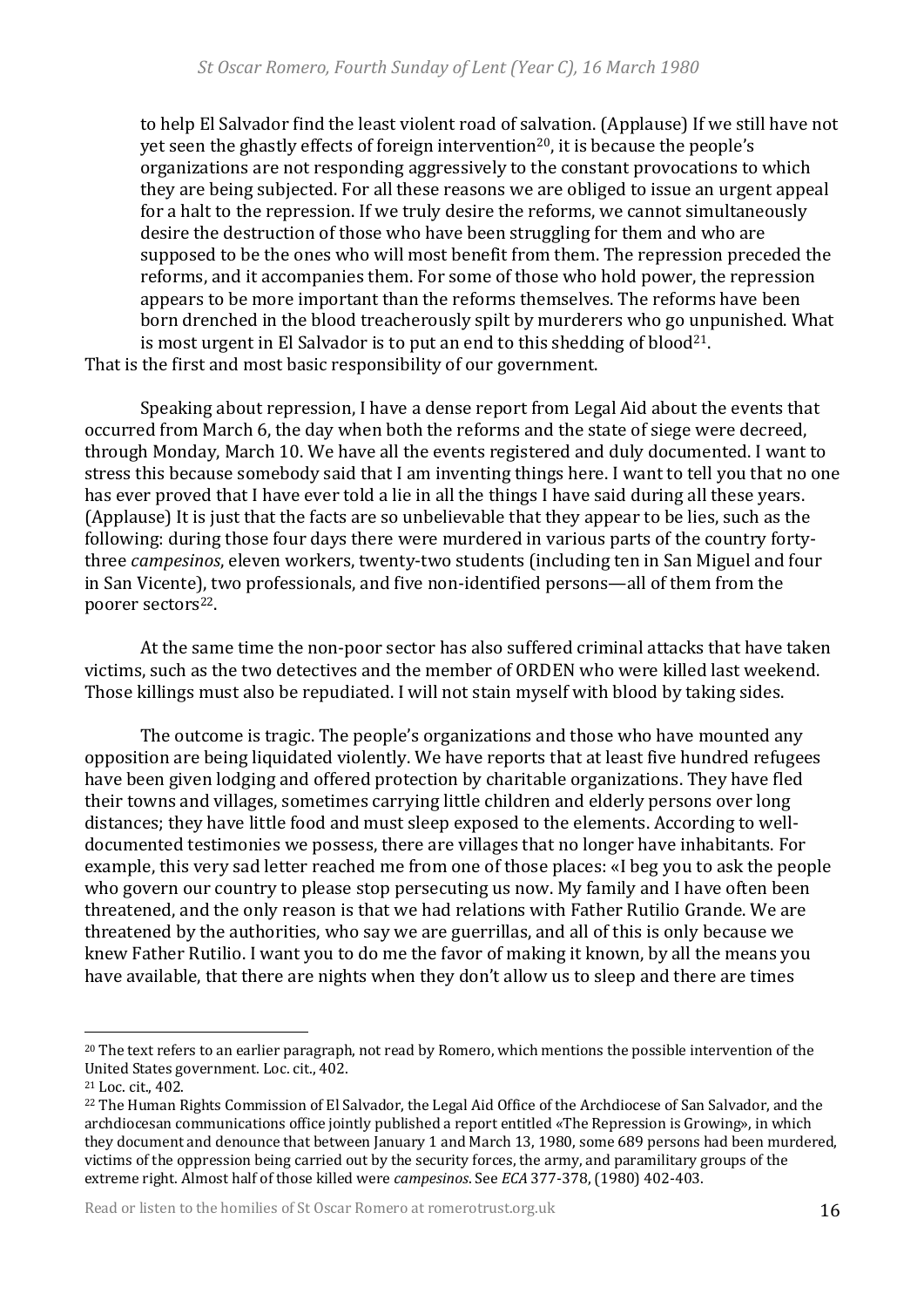when we can't eat in peace. In other words, we are worn down with affliction», and the letter goes on.

Also, on March 11 in Las Vueltas, Chalatenango, they murdered two *campesinos*, Teófilo Guardado and Felipe Alvarenga, and the mayor of that place, who the people say was protecting them and helping them. That same day they destroyed the Imprenta Ungo in San Salvador. On March 12, in the zones around Las Vueltas, they murdered the *campesinos* José Arístides Rivera and Orestes Rivera and their mother as well.

They found the body, showing signs of torture, of José Efraín Arévalo Cuéllar, who had been arrested on March 9 in San Miguel. He was the son of the teacher Efraín Arévalo Ibarra, a political prisoner who disappeared two years ago. I have here a letter from his mother, the widow of Professor Ibarra, who is also well known. She tells me with great sadness that, just as she wept for her husband, now she is weeping also for her son. «At four forty-five in the afternoon of Saturday, March 9, he was arrested by the National Guard behind the church of El Calvario in San Miguel, and he was taken to the Guard's base. He remained in their custody all the time until he appeared murdered on Wednesday the thirteenth. With the hope that you will make my sorrow your own, I send you my gratitude beforehand». Make her sorrow your own, sisters and brothers. It is the sorrow of all of us.

On that same day they captured the youths Osmín Landaverde, Manuel Sánchez, Javier Mejía, and Carlos García from Quezaltepeque.

I want to express my solidarity with others as well. Early in the morning of March 13 bombs destroyed the offices of the newspaper *El Independiente*, the locale of the Human Rights Commission, and the adjoining office of the Committee of Mothers and Relatives of the Disappeared. I have some very interesting letters with regard to all this, but due to lack of time I'm not going to read them. I admire the courage of the director of *El Independiente*, who spoke some eloquent words: «They were able to silence our voice with a censor, but with dynamite they only strengthen it!» $23$ 

I have also received a very courageous letter from the Human Rights Commission, and I thank them for telling me about their distress and their determination. What they say also gives me great courage: «We do not consider these crimes to be isolated events; they are closely linked to all the repressive actions against persons, institutions, and buildings that have been on the increase in our country as a result of the state of siege. The main objective of this mounting repression is to destabilize, neutralize, and devastate the whole of the people's movement, which is seeking to achieve integral liberation from exploitation, misery, and repression, all of which are expressions of the permanent structural violation of the most basic rights of Salvadorans». The commission states that it will continue its brave struggle since dynamite can never stop the people's struggle for their rights. (Applause)

I stand in solidarity also with the mothers of the disappeared, and I thank them for their wonderful letter, which lifts my spirits: «We ask your indulgence and that of all the Catholics listening to us, but we cannot help expressing our indignation at the cowardly attack on our office, which served us at least as a place to weep and to comfort one another for the loss of our loved ones».

<sup>&</sup>lt;sup>23</sup> Editorial of *El Independiente* (14 March 1980).

Read or listen to the homilies of St Oscar Romero at romerotrust.org.uk 17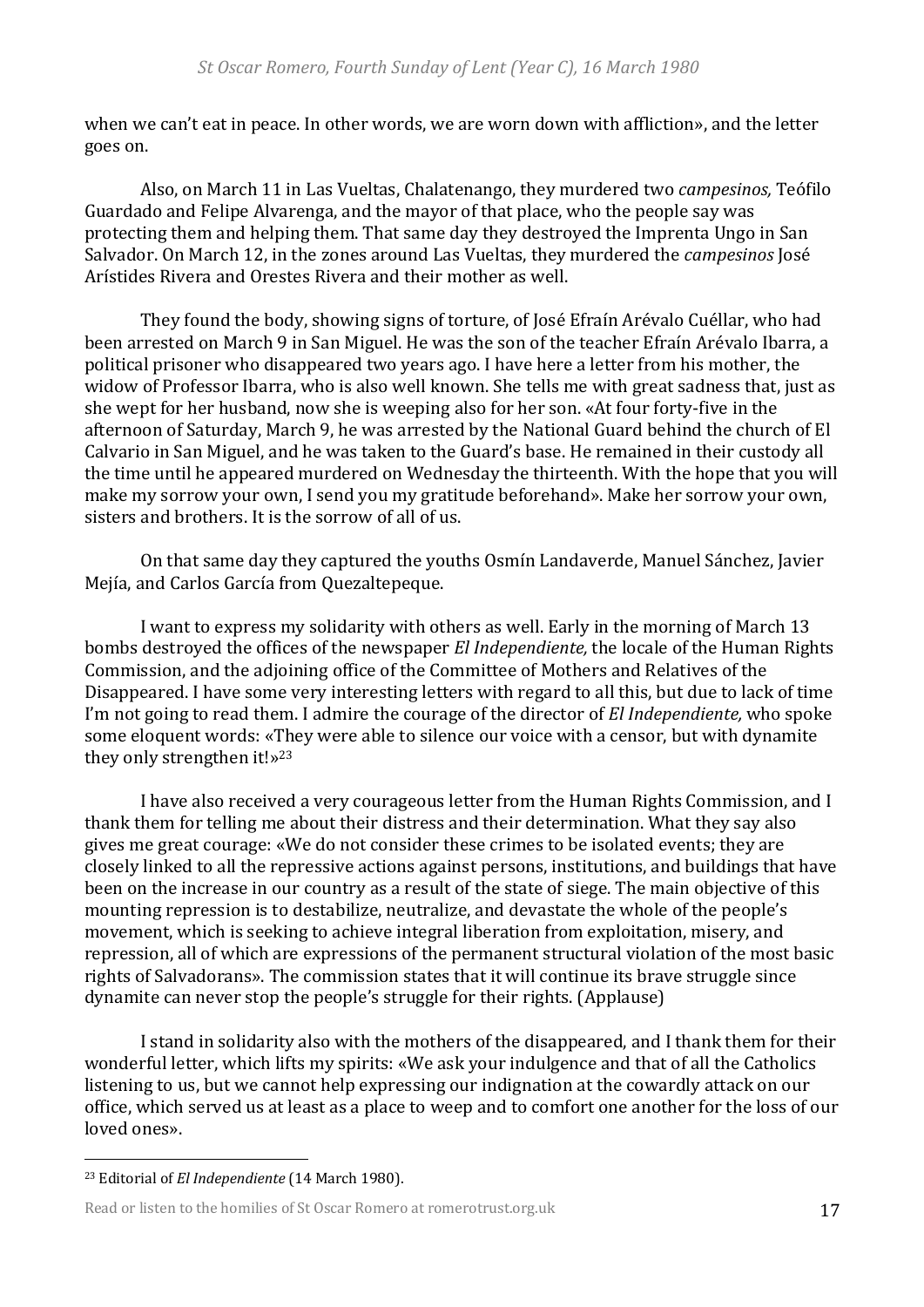There is talk too of forty more victims of repression who have been struck down in Aguilares, but since we always want to give accurate information, we are waiting for confirmation, just as we always do when it is a serious matter like the loss of human life.

On the other side, four members of ORDEN have been murdered, including an agronomist and an aviator $24$ .

There have also been difficulties in the functioning of the agrarian reform. Weapons have been found in places where the reform came as a surprise for the landowners.

Another person captured and beaten was the young man José Guillermo Castro<sup>25</sup>. He is a great friend of mine, and I sincerely regret that so much time has passed since the police detained him in La Unión as he was returning from a meeting in Panama; nothing is known of his whereabouts. A note was given to me that reads, «Initially the National Police confirmed his arrest to Guillermo's father, but later they said they had not seen him».

I have also received a complaint from the students of the Instituto Centroamericano in Santa Tecla. It states that they were celebrating their feast at eleven in the morning on March 6, «when we were surprised by a strongly armed military contingent who entered the institute without prior notice. This caused panic, distress, and anxiety among all the people inside the institute, and the situation worsened when they began to maltreat the locale and arrest students. In the afternoon the military returned with more weaponry, and they terrorized the staff who were working there, mistreating them physically and psychologically». The students of the institute are protesting, «first, against the assault and the raid executed by this military force; second, against the failure to use legal channels if there was some complaint against their behavior; third, against the Ministry of Education since no authority has condemned this action; fourth, against the general state of anxiety and danger in which we find ourselves; and fifth, against the biased treatment given the incident by the morning newspapers of the country».

Under this heading of violence I want to rejoice at the release of Jaime Hill<sup>26</sup>, a man with whom we have often expressed our solidarity. I am still concerned about the fate of Mr. Dunn and the other kidnapped persons<sup>27</sup>. Let us hope that Lent will inspire their captors to grant them their freedom again.

On March 14 the *campesino* Denis Alfredo Rivas Arteaga was arrested in Reubicación, Chalatenango. He was handed over to the Guard, and we fear for his life.

Another few words about other situations and opinions. Certainly the state of siege has helped to reduce the opposition that the right might have mounted against the reform process. Evidence shows that some sectors wanted to oppose the process, but it has been generally accepted. I believe that it's good that people are becoming more concerned about the need to

Read or listen to the homilies of St Oscar Romero at romerotrust.org.uk 18

<sup>&</sup>lt;sup>24</sup> An official of ORDEN was murdered in San Miguel. *El Diario de Hov* (12 March 1980).

<sup>&</sup>lt;sup>25</sup> «Report of the Human Rights Commission of El Salvador» in *Orientación* (16 March 1980).

<sup>&</sup>lt;sup>26</sup> Jaime Hill Argüello was freed by the ERP on 14 March 1980 after being held captive since 31 October 1979. *El Mundo* (15 March 1980).

<sup>&</sup>lt;sup>27</sup> Archibald Garner Dunn, former ambassador of South Africa in El Salvador, was kidnapped by the FPL on 28 November 1979, and Adolfo McEntee was kidnapped by them on 3 December 1979.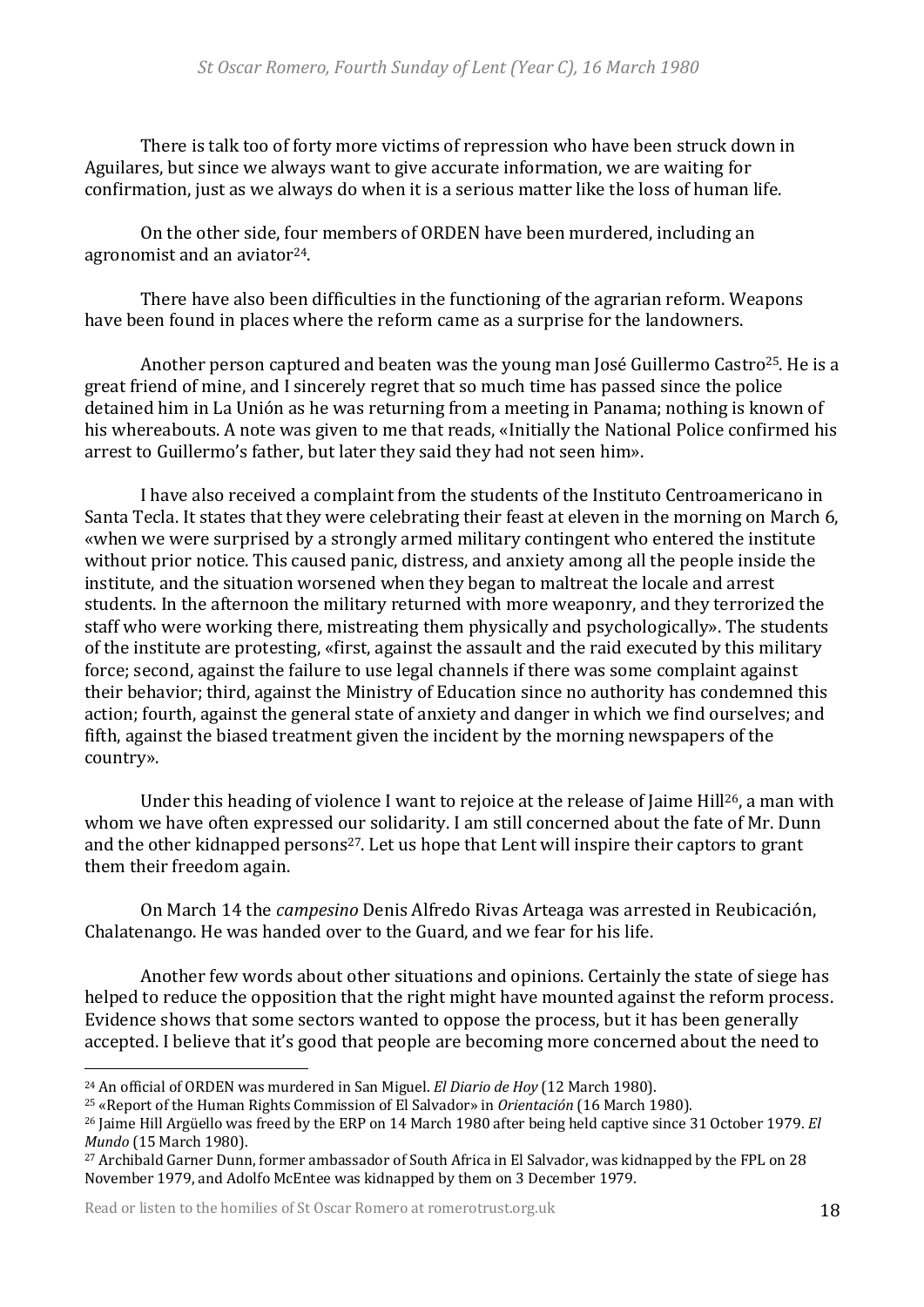move toward true social justice. Nevertheless, the state of siege has its disadvantages. It has not diminished the violence of the security forces, the paramilitary groups, or the guerrilla groups. Meanwhile it has diminished freedom of information, especially as regards repression in the rural areas.

I make reference also to the resignations of members of the PDC. The people should know the reasons for their decision so that they can judge them by their own criteria. It is said that they resigned because of the repression and the violation of human rights. Their exact words cite «the exacerbated repression that is being increasingly used against the people's organizations and the people in general»<sup>28</sup>. Another reason they gave was the danger of possible military intervention by the United States—what they call (in quotes) «special antisubversive warfare»<sup>29</sup>. Still other reasons given were that the reforms are being accompanied by repression and the participation of the people in the process is unsatisfactory<sup>30</sup>. Another very good reason is that they don't believe in power sharing that is only apparent and not real. They say that there is no real participation in power; it is only apparently  $\sigma^{31}$ . This letter of resignation was signed by Roberto Lara Velado, Alberto Arene, Rubén Zamora Rivas, Héctor Silva Jr., Héctor Dada Hirezi, Francisco Díaz Rodríguez, and Dr. Francisco Paniagua Osegueda. (Applause) 

I wanted to inform you also that the new ambassador of the United States visited me and brought me President Carter's response to my letter<sup>32</sup>. Since it is very long, I will give you only a summary.

He states in his letter that the policy of human rights still prevails<sup>33</sup>. Naturally, we believe that this is so, but as we've always said, if human rights policy is just a matter of politics, it may not coincide with the church's mission, which is to defend human rights not for political reasons but out of religious conviction. (Applause)

In the letter he expresses his support for the junta, which he claims "offers the best perspectives<sup>34</sup>. I would say that this is a political judgment that needs to be discussed.

The letter also states, «The greater part of the economic aid will benefit those most in need». What the letter says regarding military aid is important, so I quote exactly: «The United States recognizes unfortunate actions that the security forces have carried out in the past». The fact that they recognize these actions should make them fearful of giving aid indiscriminately. «We are as concerned as you are», says the letter, «that this subsidy not be used for repression» and that «order be maintained with a minimal use of lethal force».

The letter also speaks of the need for «a less belligerent and less confrontational atmosphere if a program of reform is to be carried out», and it asks that «moral authority be

<sup>&</sup>lt;sup>28</sup>«Resignations from the PDC» in *Orientación* (16 March 1980).

<sup>29</sup> Ibid.

<sup>30</sup> Ibid.

<sup>31</sup> Ibid.

<sup>32</sup> Robert E. White, the new ambassador of the United States in El Salvador, delivered the letter to Archbishop Romero; it was written and signed by Secretary of State Cyrus Vance in the name of President James E. Carter. 33 «Cyrus Vance Answers Archbishop Romero in Carter's Name» in *El Mundo* (15 March 1980). 34 The quotations in this paragraph and the following ones are from the original letter.

Read or listen to the homilies of St Oscar Romero at romerotrust.org.uk 19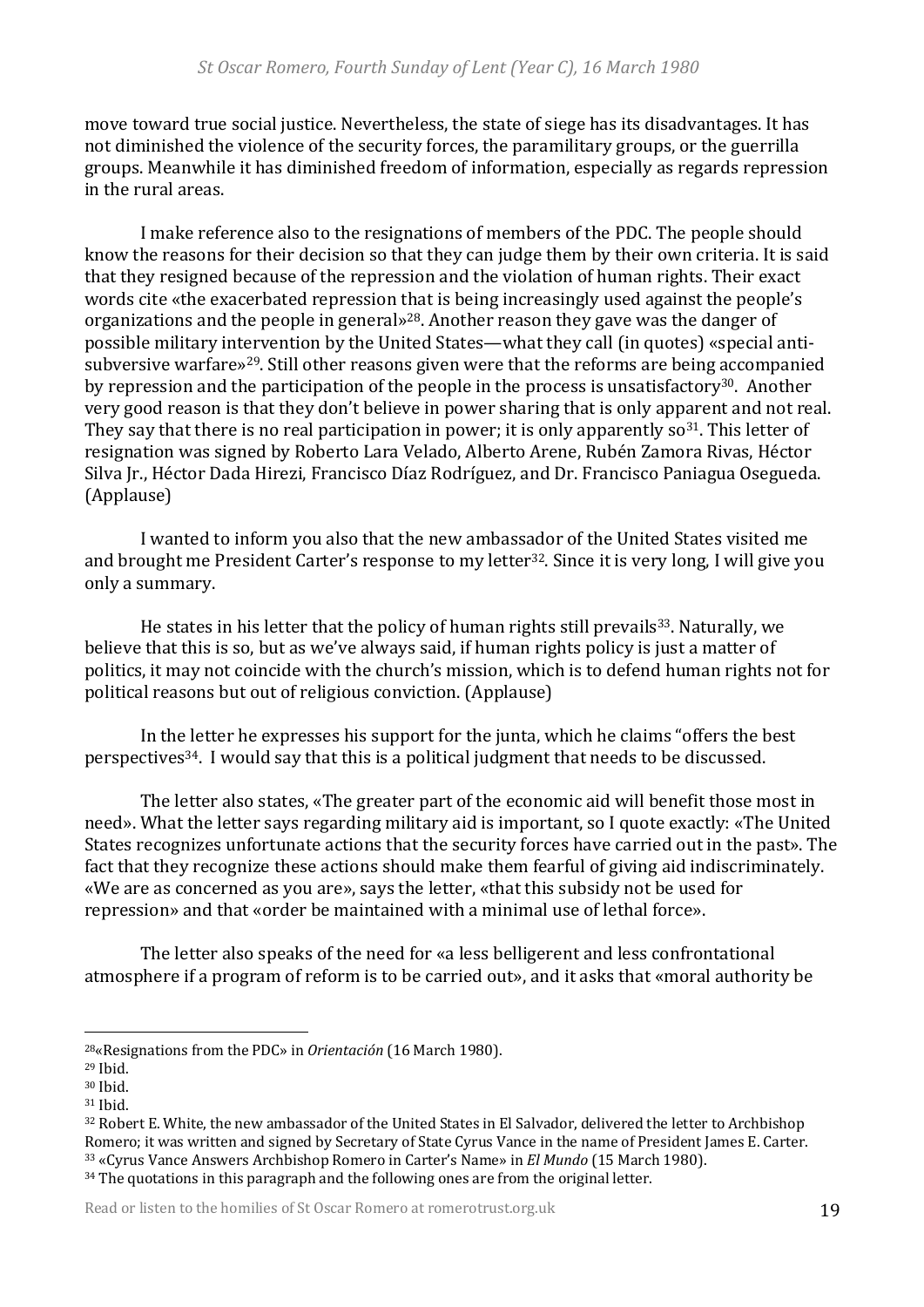used to quiet people down»<sup>35</sup>. It also states that the United States will not interfere in El Salvador's internal affairs. As we've always said, we hope that actions speak louder than words. (Applause) 

Finally, I am troubled that the letter mentions «the threat of civil war» and claims that the government's reform is the only alternative. I believe that there are other alternatives, and I want to say to all my dear sisters and brothers that this talk of a coming civil war does not make sense to us. There is a tendency to keep people in panic, and this letter contributes to that. I believe that there are still reasonable solutions, and we have to seek them out sincerely. (Applause) 

A work stoppage is announced for tomorrow<sup>36</sup>. I'm not going to make a political judgment about this, nor am I going to support the Coordinator movement or any other political sector. What I do want to say is that the objective of the stoppage is a legitimate and important one, namely, to call attention to the repression and to try to stop it. That is what we have been proclaiming to the government: the repression must stop if they want to relieve the great distress in our society. And in the name of the church and the Gospel, I plead with both sides that they must not let tomorrow's activities turn into a violent confrontation with bloodshed that brings us even greater causes for grief.

What can we ask for in such a situation, sisters and brothers? The attitude we have tried to promote in this homily is that of reconciliation. I am a minister of this church of reconciliation, and so I was very happy with the proposal made to me that the church must not only denounce what is wrong but must also announce hope. One good reason for hope is that the church's view coincides with the views of many others, and there is therefore a need to begin a sincere dialogue among people with different opinions. I urge everyone, then, not to believe that violence is the only solution, and like Saint Paul, I call everyone to engage in sincere dialogue and to seek reconciliation in God's name.

I call upon you in the oligarchy to collaborate with the process of the people. You are the principal protagonists in this time of change, and the cessation of violence depends in large part on you. We said that reconciliation is closely connected with the land. If you recognize that you are the owners of land that belongs to all Salvadorans, then be reconciled with God and with your fellow citizens. Give up gladly that which will bring peace to the people and peace to your own consciences. (Applause)

I speak to the government as well. There I see two sectors: people of good will who cannot do what they want to do and others who are responsible for the repression since they have power and don't want to yield it. To the first I say, either make your power felt, or bravely confess that you have no power and expose those who are doing the country great harm, using you as a cover. (Applause) To those of you in power who refuse to cooperate with the reforms and instead obstruct them by fomenting repression. I say, do not be obstructive and treacherous at this historical moment for our country. In the name of nobility and love for the

Read or listen to the homilies of St Oscar Romero at romerotrust.org.uk 20

<sup>&</sup>lt;sup>35</sup> The original text says «to quiet passions».

<sup>&</sup>lt;sup>36</sup> The Revolutionary Coordinator of the Masses called for a 24-hour general strike at the national level on Monday, March 17, for the purpose of denouncing and condemning the repression against the people and the intervention of the U.S. government in the country's internal affairs. *El Independiente* (15 March 1980).